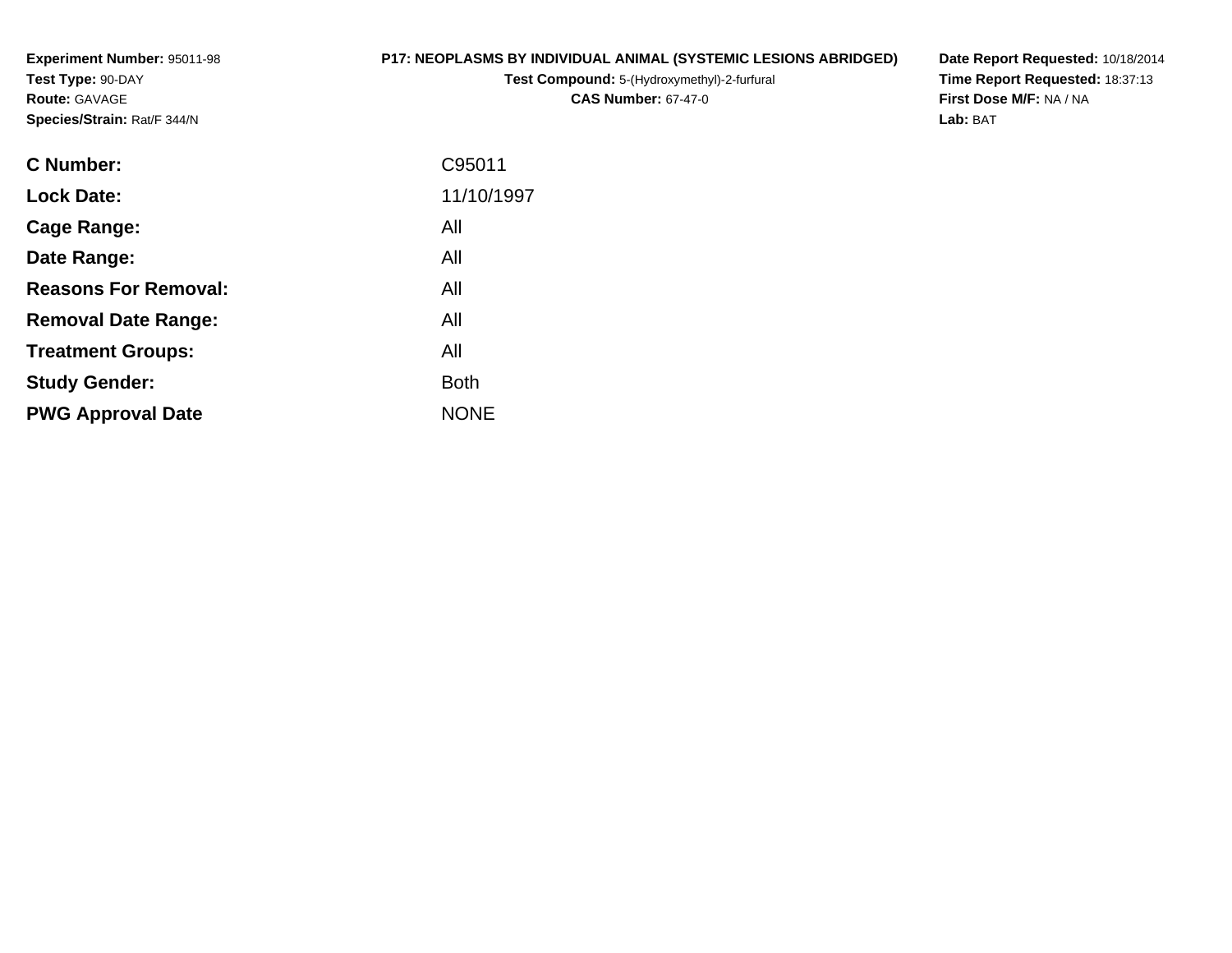## **Test Type:** 90-DAY**Route:** GAVAGE

**Species/Strain:** Rat/F 344/N

## **P17: NEOPLASMS BY INDIVIDUAL ANIMAL (SYSTEMIC LESIONS ABRIDGED)**

**Test Compound:** 5-(Hydroxymethyl)-2-furfural

**CAS Number:** 67-47-0

**Date Report Requested:** 10/18/2014**Time Report Requested:** 18:37:13**First Dose M/F:** NA / NA**Lab:** BAT

| F 344/N Rat Male<br>0 MG/KG                  | DAY ON TEST<br><b>ANIMAL ID</b> | $\boldsymbol{\theta}$<br>0<br>9<br>$\boldsymbol{4}$<br>$\mathbf 0$<br>$\mathbf 0$<br>1<br>$\boldsymbol{2}$<br>1 | $\pmb{\theta}$<br>0<br>9<br>$\boldsymbol{4}$<br>$\pmb{0}$<br>$\pmb{0}$<br>$\mathbf{1}$<br>$\overline{c}$<br>$\overline{c}$ | $\pmb{\theta}$<br>$\pmb{\theta}$<br>9<br>$\boldsymbol{4}$<br>$\pmb{0}$<br>0<br>1<br>$\boldsymbol{2}$<br>3 | 0<br>$\boldsymbol{\theta}$<br>9<br>$\boldsymbol{4}$<br>$\pmb{0}$<br>$\pmb{0}$<br>1<br>$\boldsymbol{2}$<br>$\overline{\mathbf{4}}$ | $\pmb{\theta}$<br>$\boldsymbol{\theta}$<br>$\pmb{9}$<br>$\boldsymbol{4}$<br>$\pmb{0}$<br>$\mathbf 0$<br>1<br>$\boldsymbol{2}$<br>5 | $\pmb{\theta}$<br>$\boldsymbol{\theta}$<br>9<br>$\boldsymbol{4}$<br>$\pmb{0}$<br>$\mathbf 0$<br>$\mathbf{1}$<br>$\boldsymbol{2}$<br>$\,6\,$ | $\boldsymbol{\theta}$<br>$\boldsymbol{\theta}$<br>9<br>$\boldsymbol{4}$<br>$\pmb{0}$<br>$\pmb{0}$<br>1<br>$\boldsymbol{2}$<br>$\overline{7}$ | $\pmb{\theta}$<br>$\boldsymbol{\theta}$<br>9<br>$\boldsymbol{4}$<br>$\pmb{0}$<br>$\pmb{0}$<br>1<br>$\boldsymbol{2}$<br>8 | $\pmb{\theta}$<br>$\pmb{\theta}$<br>$\pmb{9}$<br>$\boldsymbol{4}$<br>$\pmb{0}$<br>$\mathbf 0$<br>$\mathbf{1}$<br>$\overline{c}$<br>9 | $\boldsymbol{\theta}$<br>0<br>9<br>$\boldsymbol{4}$<br>0<br>0<br>1<br>$\ensuremath{\mathsf{3}}$<br>0 | <i><b>*TOTALS</b></i> |
|----------------------------------------------|---------------------------------|-----------------------------------------------------------------------------------------------------------------|----------------------------------------------------------------------------------------------------------------------------|-----------------------------------------------------------------------------------------------------------|-----------------------------------------------------------------------------------------------------------------------------------|------------------------------------------------------------------------------------------------------------------------------------|---------------------------------------------------------------------------------------------------------------------------------------------|----------------------------------------------------------------------------------------------------------------------------------------------|--------------------------------------------------------------------------------------------------------------------------|--------------------------------------------------------------------------------------------------------------------------------------|------------------------------------------------------------------------------------------------------|-----------------------|
| <b>Alimentary System</b>                     |                                 |                                                                                                                 |                                                                                                                            |                                                                                                           |                                                                                                                                   |                                                                                                                                    |                                                                                                                                             |                                                                                                                                              |                                                                                                                          |                                                                                                                                      |                                                                                                      |                       |
| <b>NONE</b><br><b>Cardiovascular System</b>  |                                 |                                                                                                                 |                                                                                                                            |                                                                                                           |                                                                                                                                   |                                                                                                                                    |                                                                                                                                             |                                                                                                                                              |                                                                                                                          |                                                                                                                                      |                                                                                                      |                       |
| <b>NONE</b><br><b>Endocrine System</b>       |                                 |                                                                                                                 |                                                                                                                            |                                                                                                           |                                                                                                                                   |                                                                                                                                    |                                                                                                                                             |                                                                                                                                              |                                                                                                                          |                                                                                                                                      |                                                                                                      |                       |
| <b>NONE</b><br><b>General Body System</b>    |                                 |                                                                                                                 |                                                                                                                            |                                                                                                           |                                                                                                                                   |                                                                                                                                    |                                                                                                                                             |                                                                                                                                              |                                                                                                                          |                                                                                                                                      |                                                                                                      |                       |
| <b>NONE</b><br><b>Genital System</b>         |                                 |                                                                                                                 |                                                                                                                            |                                                                                                           |                                                                                                                                   |                                                                                                                                    |                                                                                                                                             |                                                                                                                                              |                                                                                                                          |                                                                                                                                      |                                                                                                      |                       |
| <b>NONE</b><br><b>Hematopoietic System</b>   |                                 |                                                                                                                 |                                                                                                                            |                                                                                                           |                                                                                                                                   |                                                                                                                                    |                                                                                                                                             |                                                                                                                                              |                                                                                                                          |                                                                                                                                      |                                                                                                      |                       |
| <b>NONE</b><br><b>Integumentary System</b>   |                                 |                                                                                                                 |                                                                                                                            |                                                                                                           |                                                                                                                                   |                                                                                                                                    |                                                                                                                                             |                                                                                                                                              |                                                                                                                          |                                                                                                                                      |                                                                                                      |                       |
| <b>NONE</b><br><b>Musculoskeletal System</b> |                                 |                                                                                                                 |                                                                                                                            |                                                                                                           |                                                                                                                                   |                                                                                                                                    |                                                                                                                                             |                                                                                                                                              |                                                                                                                          |                                                                                                                                      |                                                                                                      |                       |
| <b>NONE</b><br><b>Nervous System</b>         |                                 |                                                                                                                 |                                                                                                                            |                                                                                                           |                                                                                                                                   |                                                                                                                                    |                                                                                                                                             |                                                                                                                                              |                                                                                                                          |                                                                                                                                      |                                                                                                      |                       |
| <b>Brain</b>                                 |                                 |                                                                                                                 | $\ddot{}$                                                                                                                  |                                                                                                           | $\ddot{}$                                                                                                                         |                                                                                                                                    | $+$                                                                                                                                         |                                                                                                                                              | $+$                                                                                                                      | $\ddot{}$                                                                                                                            |                                                                                                      | 5                     |
|                                              |                                 |                                                                                                                 |                                                                                                                            |                                                                                                           |                                                                                                                                   |                                                                                                                                    |                                                                                                                                             |                                                                                                                                              |                                                                                                                          |                                                                                                                                      |                                                                                                      |                       |

\* ..Total animals with tissue examined microscopically; Total animals with tumor **M** ...Missing tissue M ...Missing tissue

+ ..Tissue examined microscopically

I ..Insufficient tissue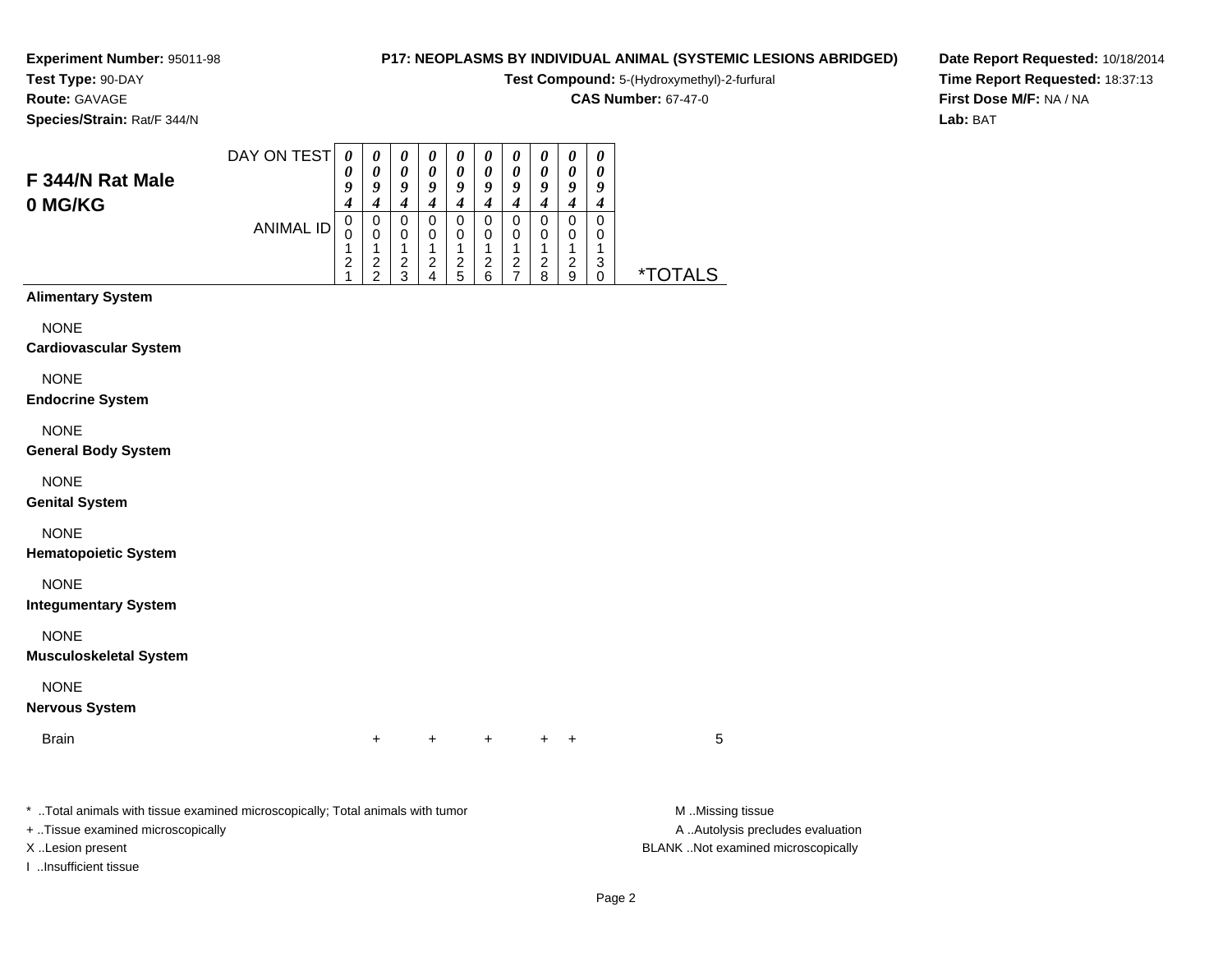## **Test Type:** 90-DAY

**Route:** GAVAGE

**Species/Strain:** Rat/F 344/N

## **P17: NEOPLASMS BY INDIVIDUAL ANIMAL (SYSTEMIC LESIONS ABRIDGED)**

**Test Compound:** 5-(Hydroxymethyl)-2-furfural

**CAS Number:** 67-47-0

**Date Report Requested:** 10/18/2014**Time Report Requested:** 18:37:13**First Dose M/F:** NA / NA**Lab:** BAT

| F 344/N Rat Male<br>0 MG/KG                 | DAY ON TEST      | 0<br>0<br>9<br>4         | $\boldsymbol{\theta}$<br>$\boldsymbol{\theta}$<br>9<br>4 | $\boldsymbol{\theta}$<br>0<br>9<br>4 | 0<br>0<br>9<br>4                                      | 0<br>0<br>9<br>4 | 0<br>0<br>9<br>4                            | 0<br>0<br>9<br>4              | 0<br>0<br>9<br>4              | 0<br>$\boldsymbol{\theta}$<br>9<br>4 | 0<br>0<br>9<br>4 |                       |   |  |
|---------------------------------------------|------------------|--------------------------|----------------------------------------------------------|--------------------------------------|-------------------------------------------------------|------------------|---------------------------------------------|-------------------------------|-------------------------------|--------------------------------------|------------------|-----------------------|---|--|
|                                             | <b>ANIMAL ID</b> | 0<br>0<br>$\overline{c}$ | 0<br>$\mathbf 0$<br>$\overline{c}$<br>$\overline{2}$     | 0<br>0<br>$\overline{2}$<br>3        | $\mathbf 0$<br>0<br>1<br>$\overline{\mathbf{c}}$<br>4 | 0<br>0<br>2<br>5 | 0<br>0<br>1<br>$\overline{\mathbf{c}}$<br>6 | 0<br>0<br>2<br>$\overline{7}$ | 0<br>0<br>$\overline{c}$<br>8 | 0<br>0<br>$\overline{c}$<br>9        | 0<br>0<br>3<br>0 | <i><b>*TOTALS</b></i> |   |  |
| Spinal Cord<br><b>Respiratory System</b>    |                  |                          | $\ddot{}$                                                |                                      | $\ddot{}$                                             |                  | $\ddot{}$                                   |                               | +                             | +                                    |                  |                       | 5 |  |
| <b>NONE</b><br><b>Special Senses System</b> |                  |                          |                                                          |                                      |                                                       |                  |                                             |                               |                               |                                      |                  |                       |   |  |
| <b>NONE</b><br><b>Urinary System</b>        |                  |                          |                                                          |                                      |                                                       |                  |                                             |                               |                               |                                      |                  |                       |   |  |
| <b>NONE</b><br><b>SYSTEMIC LESIONS</b>      |                  |                          |                                                          |                                      |                                                       |                  |                                             |                               |                               |                                      |                  |                       |   |  |
| Multiple Organ                              |                  |                          | +                                                        |                                      | $\ddot{}$                                             |                  | $\ddot{}$                                   |                               | $\pm$                         | ÷                                    |                  |                       | 5 |  |

\* ..Total animals with tissue examined microscopically; Total animals with tumor **M** . Missing tissue M ..Missing tissue

+ ..Tissue examined microscopically

I ..Insufficient tissue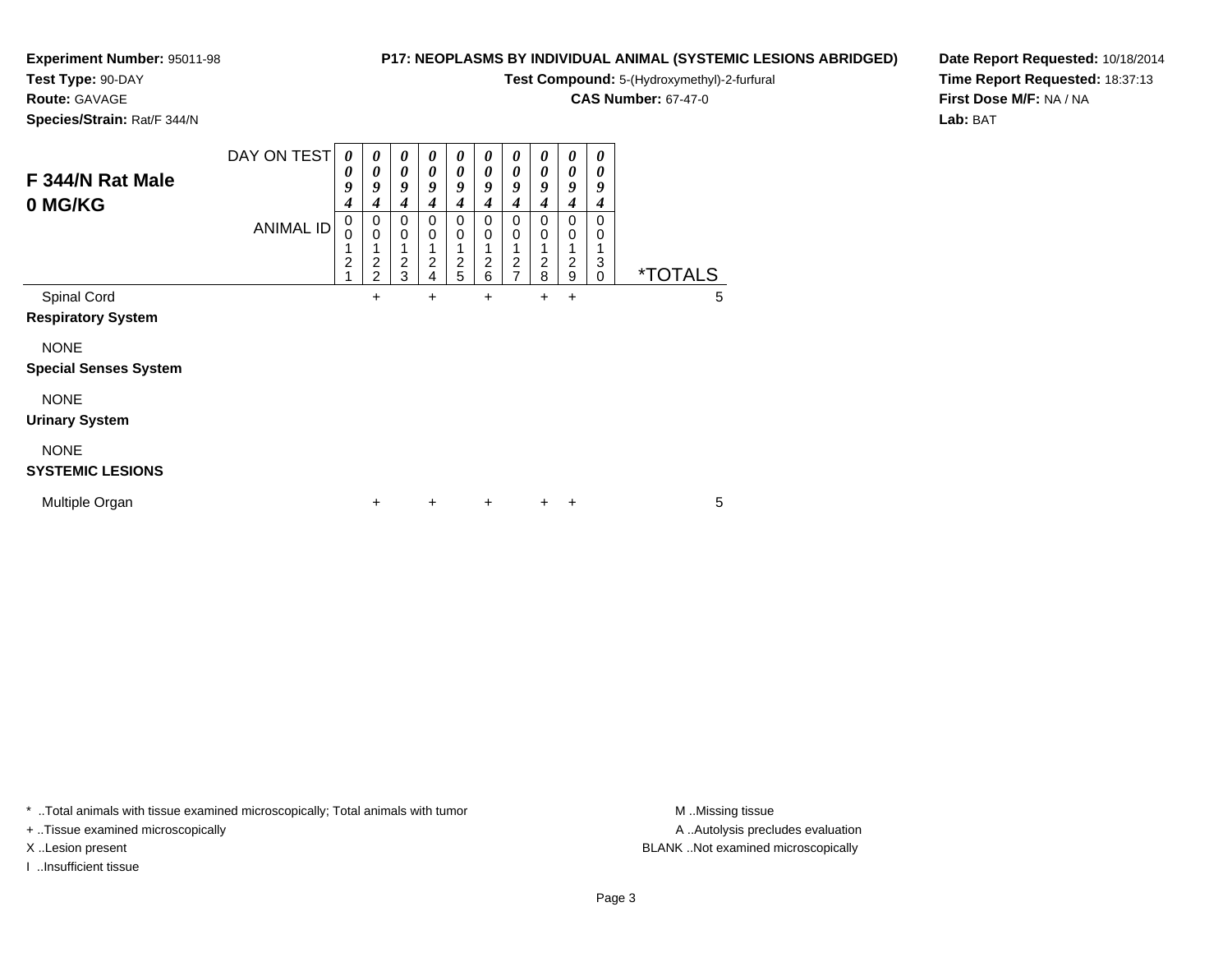# **Test Type:** 90-DAY

**Route:** GAVAGE

**Species/Strain:** Rat/F 344/N

## **P17: NEOPLASMS BY INDIVIDUAL ANIMAL (SYSTEMIC LESIONS ABRIDGED)**

**Test Compound:** 5-(Hydroxymethyl)-2-furfural

**CAS Number:** 67-47-0

**Date Report Requested:** 10/18/2014**Time Report Requested:** 18:37:13**First Dose M/F:** NA / NA**Lab:** BAT

| F 344/N Rat Male<br><b>94 MG/KG</b>                                            | DAY ON TEST      | 0<br>0<br>9<br>4                | 0<br>$\boldsymbol{\theta}$<br>9<br>$\boldsymbol{4}$ | 0<br>$\boldsymbol{\theta}$<br>9<br>$\boldsymbol{4}$ | 0<br>$\boldsymbol{\theta}$<br>9<br>$\boldsymbol{4}$ | 0<br>$\pmb{\theta}$<br>9<br>$\boldsymbol{4}$  | 0<br>$\boldsymbol{\theta}$<br>9<br>$\boldsymbol{4}$ | 0<br>$\boldsymbol{\theta}$<br>9<br>$\boldsymbol{4}$ | 0<br>$\boldsymbol{\theta}$<br>9<br>$\boldsymbol{4}$ | 0<br>$\pmb{\theta}$<br>$\pmb{9}$<br>$\boldsymbol{4}$    | 0<br>0<br>9<br>$\boldsymbol{4}$ |                       |
|--------------------------------------------------------------------------------|------------------|---------------------------------|-----------------------------------------------------|-----------------------------------------------------|-----------------------------------------------------|-----------------------------------------------|-----------------------------------------------------|-----------------------------------------------------|-----------------------------------------------------|---------------------------------------------------------|---------------------------------|-----------------------|
|                                                                                | <b>ANIMAL ID</b> | $\mathbf 0$<br>0<br>1<br>3<br>1 | $\,0\,$<br>$\mathbf 0$<br>1<br>$\frac{3}{2}$        | $\pmb{0}$<br>0<br>1<br>$\frac{3}{3}$                | $\pmb{0}$<br>0<br>$\mathbf 1$<br>$\frac{3}{4}$      | $\,0\,$<br>0<br>$\mathbf{1}$<br>$\frac{3}{5}$ | $\mathbf 0$<br>0<br>1<br>$\frac{3}{6}$              | $\,0\,$<br>0<br>$\mathbf 1$<br>$\frac{3}{7}$        | $\,0\,$<br>0<br>1<br>3<br>8                         | $\pmb{0}$<br>$\pmb{0}$<br>$\mathbf{1}$<br>$\frac{3}{9}$ | $\pmb{0}$<br>0<br>1<br>4<br>0   | <i><b>*TOTALS</b></i> |
| <b>Alimentary System</b>                                                       |                  |                                 |                                                     |                                                     |                                                     |                                               |                                                     |                                                     |                                                     |                                                         |                                 |                       |
| <b>NONE</b><br><b>Cardiovascular System</b><br><b>NONE</b>                     |                  |                                 |                                                     |                                                     |                                                     |                                               |                                                     |                                                     |                                                     |                                                         |                                 |                       |
| <b>Endocrine System</b><br><b>NONE</b><br><b>General Body System</b>           |                  |                                 |                                                     |                                                     |                                                     |                                               |                                                     |                                                     |                                                     |                                                         |                                 |                       |
| <b>NONE</b><br><b>Genital System</b>                                           |                  |                                 |                                                     |                                                     |                                                     |                                               |                                                     |                                                     |                                                     |                                                         |                                 |                       |
| <b>NONE</b><br><b>Hematopoietic System</b>                                     |                  |                                 |                                                     |                                                     |                                                     |                                               |                                                     |                                                     |                                                     |                                                         |                                 |                       |
| <b>NONE</b><br><b>Integumentary System</b>                                     |                  |                                 |                                                     |                                                     |                                                     |                                               |                                                     |                                                     |                                                     |                                                         |                                 |                       |
| <b>NONE</b><br><b>Musculoskeletal System</b>                                   |                  |                                 |                                                     |                                                     |                                                     |                                               |                                                     |                                                     |                                                     |                                                         |                                 |                       |
| <b>NONE</b><br><b>Nervous System</b>                                           |                  |                                 |                                                     |                                                     |                                                     |                                               |                                                     |                                                     |                                                     |                                                         |                                 |                       |
| <b>Brain</b>                                                                   |                  |                                 | $\ddot{}$                                           |                                                     |                                                     | $\ddot{}$                                     | ٠                                                   |                                                     | ÷                                                   | $\ddot{}$                                               |                                 | 5                     |
| * Total animals with tissue examined microscopically; Total animals with tumor |                  |                                 |                                                     |                                                     |                                                     |                                               |                                                     |                                                     |                                                     |                                                         |                                 | M Missing tissue      |

+ ..Tissue examined microscopically

I ..Insufficient tissue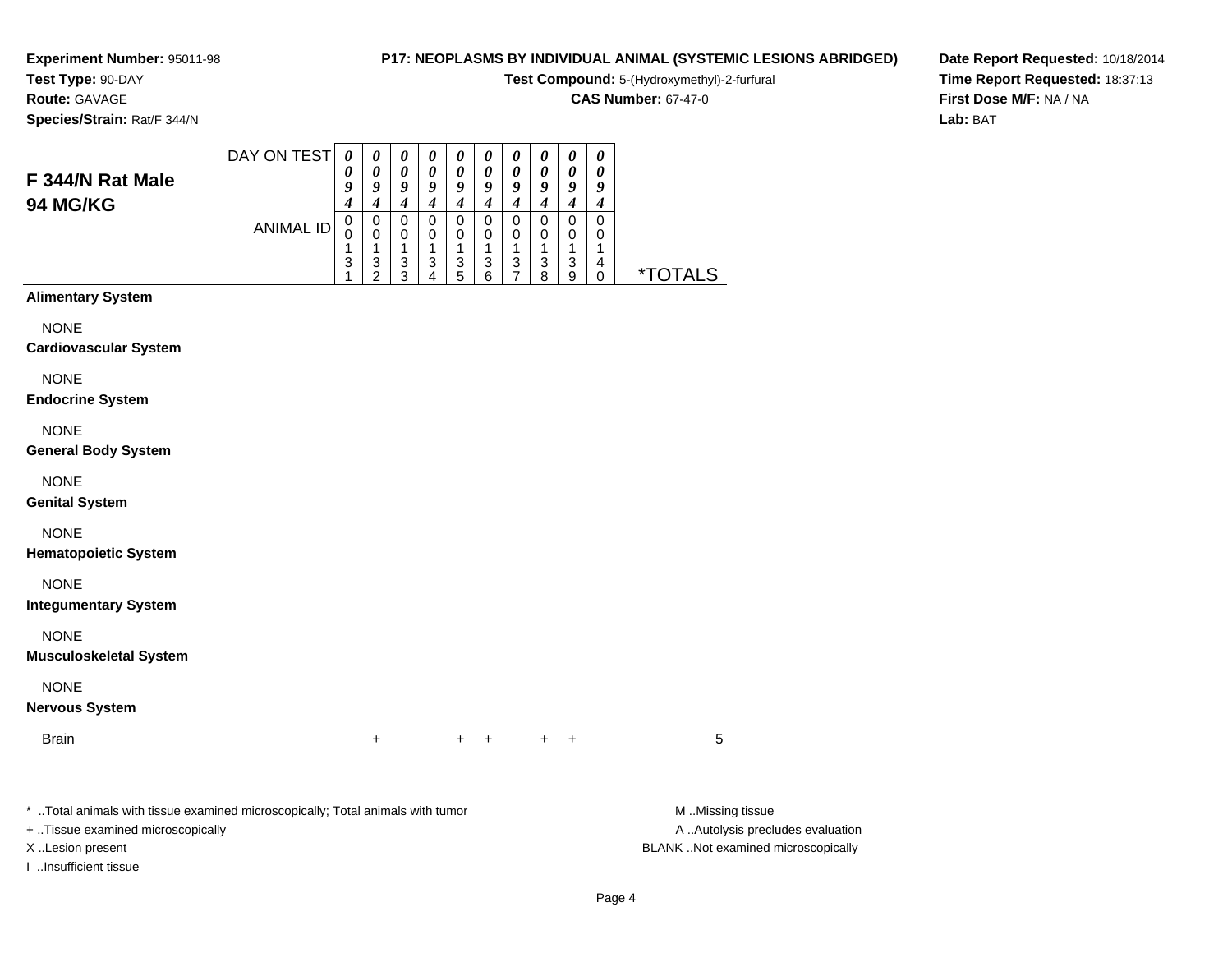**Test Type:** 90-DAY

**Route:** GAVAGE

**Species/Strain:** Rat/F 344/N

## **P17: NEOPLASMS BY INDIVIDUAL ANIMAL (SYSTEMIC LESIONS ABRIDGED)**

**Test Compound:** 5-(Hydroxymethyl)-2-furfural

**CAS Number:** 67-47-0

**Date Report Requested:** 10/18/2014**Time Report Requested:** 18:37:13**First Dose M/F:** NA / NA**Lab:** BAT

| F 344/N Rat Male<br>94 MG/KG                               | DAY ON TEST<br><b>ANIMAL ID</b> | $\boldsymbol{\theta}$<br>0<br>9<br>4<br>0<br>0<br>3 | 0<br>0<br>9<br>4<br>0<br>$\mathbf 0$<br>1<br>3<br>$\overline{2}$ | $\boldsymbol{\theta}$<br>0<br>9<br>4<br>0<br>$\mathbf 0$<br>3<br>3 | $\boldsymbol{\theta}$<br>$\boldsymbol{\theta}$<br>9<br>$\boldsymbol{4}$<br>0<br>$\mathbf 0$<br>1<br>3<br>4 | 0<br>0<br>9<br>4<br>0<br>0<br>3<br>5 | 0<br>0<br>9<br>4<br>0<br>0<br>3<br>6 | 0<br>0<br>9<br>4<br>0<br>0<br>3<br>7 | 0<br>0<br>9<br>4<br>0<br>0<br>3<br>8 | $\boldsymbol{\theta}$<br>0<br>9<br>4<br>0<br>0<br>3<br>9 | $\boldsymbol{\theta}$<br>0<br>9<br>4<br>0<br>0<br>4<br>0 | <i><b>*TOTALS</b></i> |   |
|------------------------------------------------------------|---------------------------------|-----------------------------------------------------|------------------------------------------------------------------|--------------------------------------------------------------------|------------------------------------------------------------------------------------------------------------|--------------------------------------|--------------------------------------|--------------------------------------|--------------------------------------|----------------------------------------------------------|----------------------------------------------------------|-----------------------|---|
| Spinal Cord                                                |                                 |                                                     | $\ddot{}$                                                        |                                                                    |                                                                                                            | $\ddot{}$                            | +                                    |                                      | $+$                                  | +                                                        |                                                          |                       | 5 |
| <b>Respiratory System</b>                                  |                                 |                                                     |                                                                  |                                                                    |                                                                                                            |                                      |                                      |                                      |                                      |                                                          |                                                          |                       |   |
| <b>NONE</b><br><b>Special Senses System</b><br><b>NONE</b> |                                 |                                                     |                                                                  |                                                                    |                                                                                                            |                                      |                                      |                                      |                                      |                                                          |                                                          |                       |   |
| <b>Urinary System</b>                                      |                                 |                                                     |                                                                  |                                                                    |                                                                                                            |                                      |                                      |                                      |                                      |                                                          |                                                          |                       |   |
| <b>NONE</b><br><b>SYSTEMIC LESIONS</b>                     |                                 |                                                     |                                                                  |                                                                    |                                                                                                            |                                      |                                      |                                      |                                      |                                                          |                                                          |                       |   |
| Multiple Organ                                             |                                 |                                                     | +                                                                |                                                                    |                                                                                                            | $\pm$                                | $\overline{+}$                       |                                      | $\pm$                                | ÷                                                        |                                                          |                       | 5 |

 $\overline{\phantom{a}}$  $\overline{\phantom{0}}$  $\overline{\phantom{a}}$ ┯  $\overline{\phantom{a}}$  $\overline{\phantom{0}}$ 

┯

\* ..Total animals with tissue examined microscopically; Total animals with tumor **M** . Missing tissue M ..Missing tissue

+ ..Tissue examined microscopically

I ..Insufficient tissue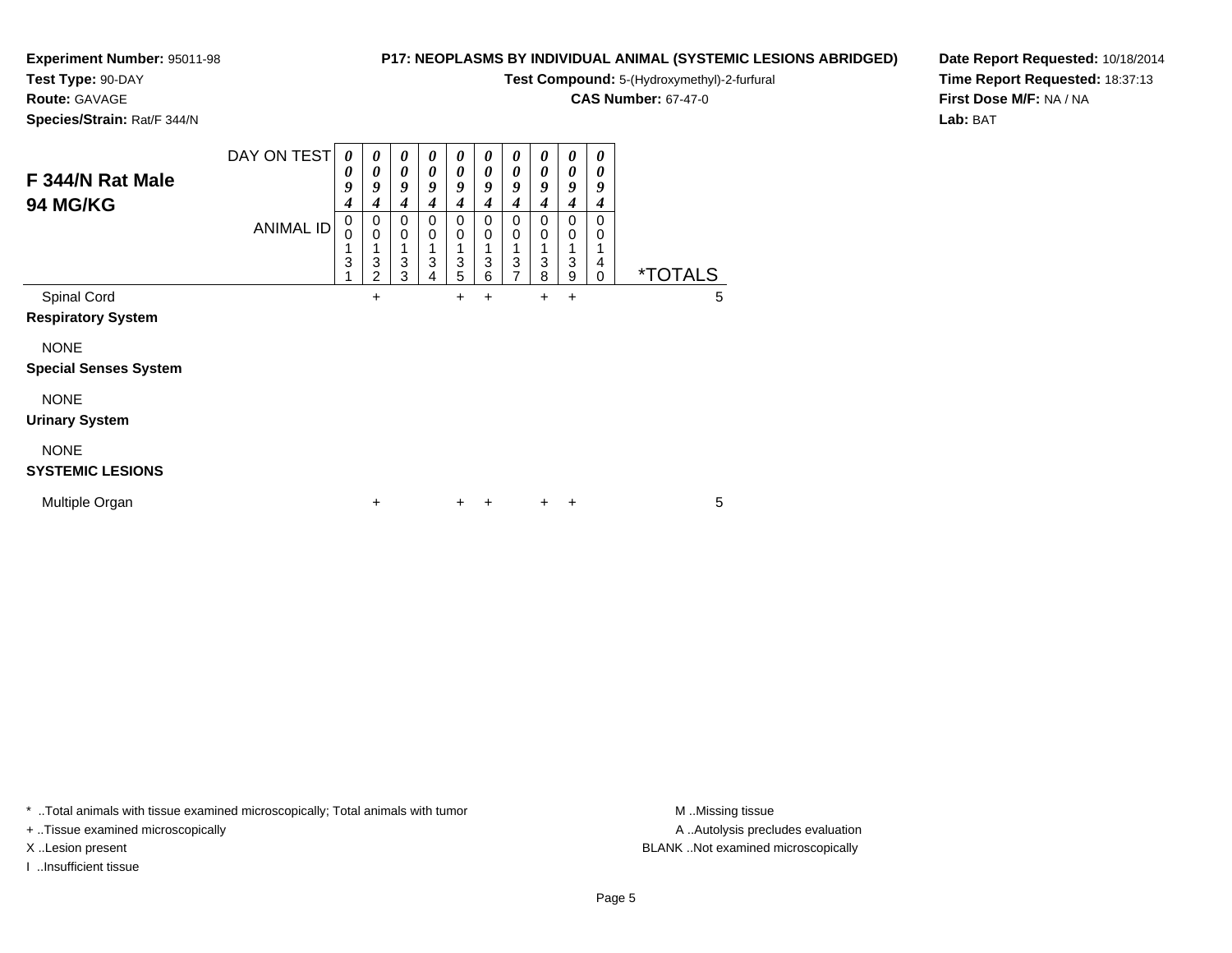#### **Test Type:** 90-DAY**Route:** GAVAGE

**Species/Strain:** Rat/F 344/N

## **P17: NEOPLASMS BY INDIVIDUAL ANIMAL (SYSTEMIC LESIONS ABRIDGED)**

**Test Compound:** 5-(Hydroxymethyl)-2-furfural

**CAS Number:** 67-47-0

**Date Report Requested:** 10/18/2014**Time Report Requested:** 18:37:13**First Dose M/F:** NA / NA**Lab:** BAT

| F 344/N Rat Male<br><b>MG/KG</b><br>188 | DAY ON TEST      | O           | 0<br>Q | u | o           | а      | U<br>0<br>o      | U<br>u           | U<br>0<br>9      | U<br>g      | 0<br>0<br>9<br>4 |     |
|-----------------------------------------|------------------|-------------|--------|---|-------------|--------|------------------|------------------|------------------|-------------|------------------|-----|
|                                         | <b>ANIMAL ID</b> | 0<br>U<br>4 | 0<br>4 | 4 | 0<br>0<br>4 | 0<br>4 | 0<br>0<br>л<br>4 | 0<br>O<br>٠<br>4 | 0<br>0<br>×<br>4 | 0<br>0<br>4 | 0<br>0<br>5      |     |
|                                         |                  |             | ົ      | ◠ | 4           | b      | 6                |                  | 8                | 9           | 0                | ALS |

### **Alimentary System**

NONE

#### **Cardiovascular System**

NONE

#### **Endocrine System**

NONE

#### **General Body System**

NONE

#### **Genital System**

NONE

#### **Hematopoietic System**

NONE

#### **Integumentary System**

NONE

#### **Musculoskeletal System**

NONE

#### **Nervous System**

**Brain** 

n  $+$ <sup>+</sup> <sup>+</sup> <sup>+</sup> <sup>+</sup> <sup>5</sup>

\* ..Total animals with tissue examined microscopically; Total animals with tumor **M** ..Missing tissue M ..Missing tissue

+ ..Tissue examined microscopically

I ..Insufficient tissue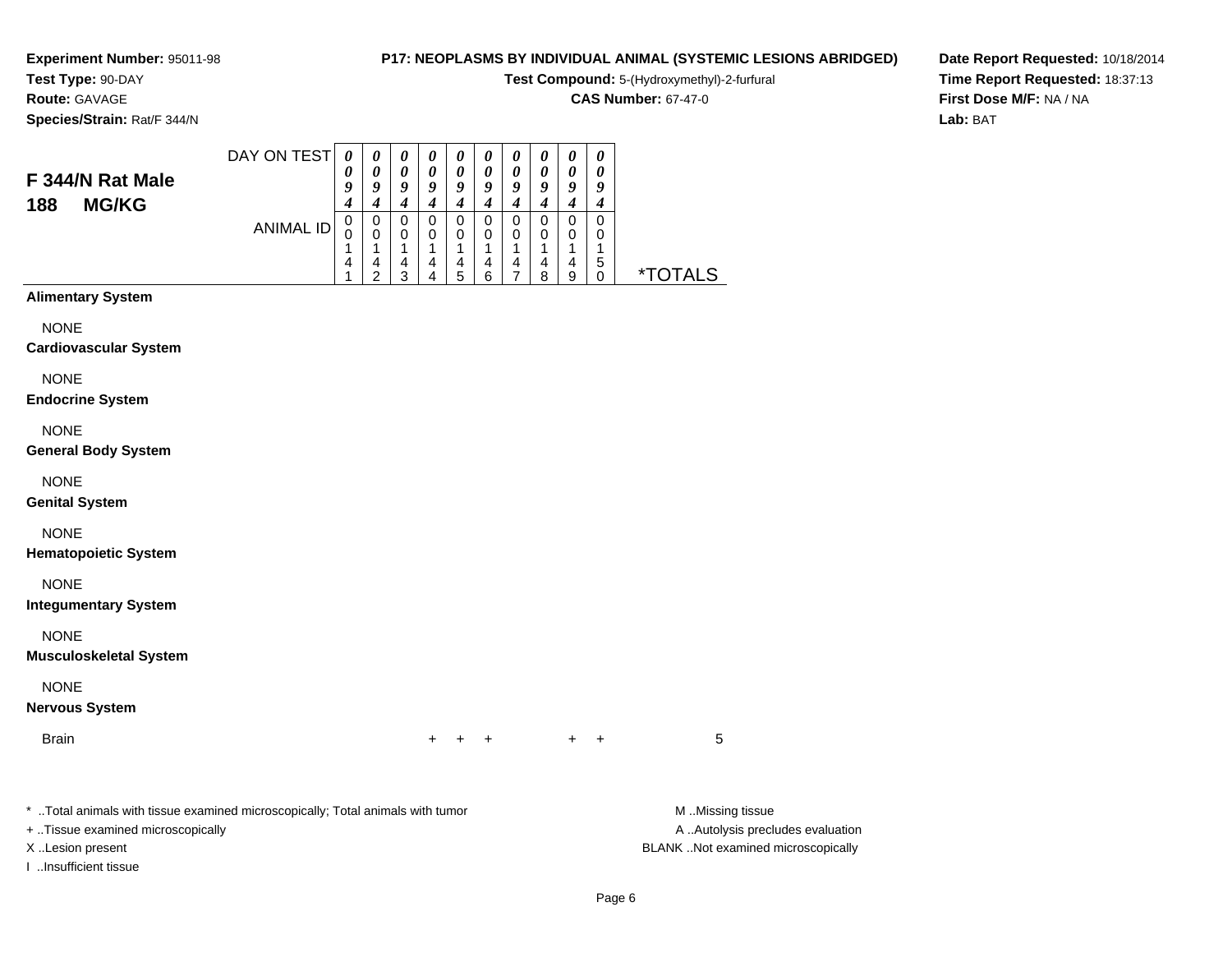**Test Type:** 90-DAY

**Route:** GAVAGE

**Species/Strain:** Rat/F 344/N

## **P17: NEOPLASMS BY INDIVIDUAL ANIMAL (SYSTEMIC LESIONS ABRIDGED)**

**Test Compound:** 5-(Hydroxymethyl)-2-furfural

**CAS Number:** 67-47-0

**Date Report Requested:** 10/18/2014**Time Report Requested:** 18:37:13**First Dose M/F:** NA / NA**Lab:** BAT

| F 344/N Rat Male<br><b>MG/KG</b><br>188     | DAY ON TEST<br><b>ANIMAL ID</b> | $\boldsymbol{\theta}$<br>0<br>9<br>4<br>0<br>0<br>4 | $\boldsymbol{\theta}$<br>$\boldsymbol{\theta}$<br>9<br>4<br>0<br>$\mathbf 0$<br>1<br>4<br>$\overline{2}$ | 0<br>0<br>9<br>4<br>0<br>0<br>4<br>3 | $\boldsymbol{\theta}$<br>$\boldsymbol{\theta}$<br>9<br>4<br>0<br>$\mathbf 0$<br>4<br>4 | $\boldsymbol{\theta}$<br>0<br>9<br>4<br>0<br>0<br>4<br>5 | 0<br>$\boldsymbol{\theta}$<br>9<br>4<br>$\mathbf 0$<br>0<br>1<br>4<br>6 | 0<br>0<br>9<br>4<br>0<br>0<br>4<br>7 | 0<br>0<br>9<br>4<br>0<br>0<br>4<br>8 | 0<br>0<br>9<br>4<br>0<br>0<br>4<br>9 | 0<br>0<br>9<br>4<br>0<br>0<br>5<br>0 | <i><b>*TOTALS</b></i> |  |
|---------------------------------------------|---------------------------------|-----------------------------------------------------|----------------------------------------------------------------------------------------------------------|--------------------------------------|----------------------------------------------------------------------------------------|----------------------------------------------------------|-------------------------------------------------------------------------|--------------------------------------|--------------------------------------|--------------------------------------|--------------------------------------|-----------------------|--|
| Spinal Cord<br><b>Respiratory System</b>    |                                 |                                                     |                                                                                                          |                                      | +                                                                                      | $\pm$                                                    | +                                                                       |                                      |                                      | $\pm$                                | $\ddot{}$                            | 5                     |  |
| <b>NONE</b><br><b>Special Senses System</b> |                                 |                                                     |                                                                                                          |                                      |                                                                                        |                                                          |                                                                         |                                      |                                      |                                      |                                      |                       |  |
| <b>NONE</b><br><b>Urinary System</b>        |                                 |                                                     |                                                                                                          |                                      |                                                                                        |                                                          |                                                                         |                                      |                                      |                                      |                                      |                       |  |
| <b>NONE</b><br><b>SYSTEMIC LESIONS</b>      |                                 |                                                     |                                                                                                          |                                      |                                                                                        |                                                          |                                                                         |                                      |                                      |                                      |                                      |                       |  |
| Multiple Organ                              |                                 |                                                     |                                                                                                          |                                      | +                                                                                      |                                                          | +                                                                       |                                      |                                      | $\pm$                                | +                                    | 5                     |  |

\* ..Total animals with tissue examined microscopically; Total animals with tumor **M** . Missing tissue M ..Missing tissue

+ ..Tissue examined microscopically

I ..Insufficient tissue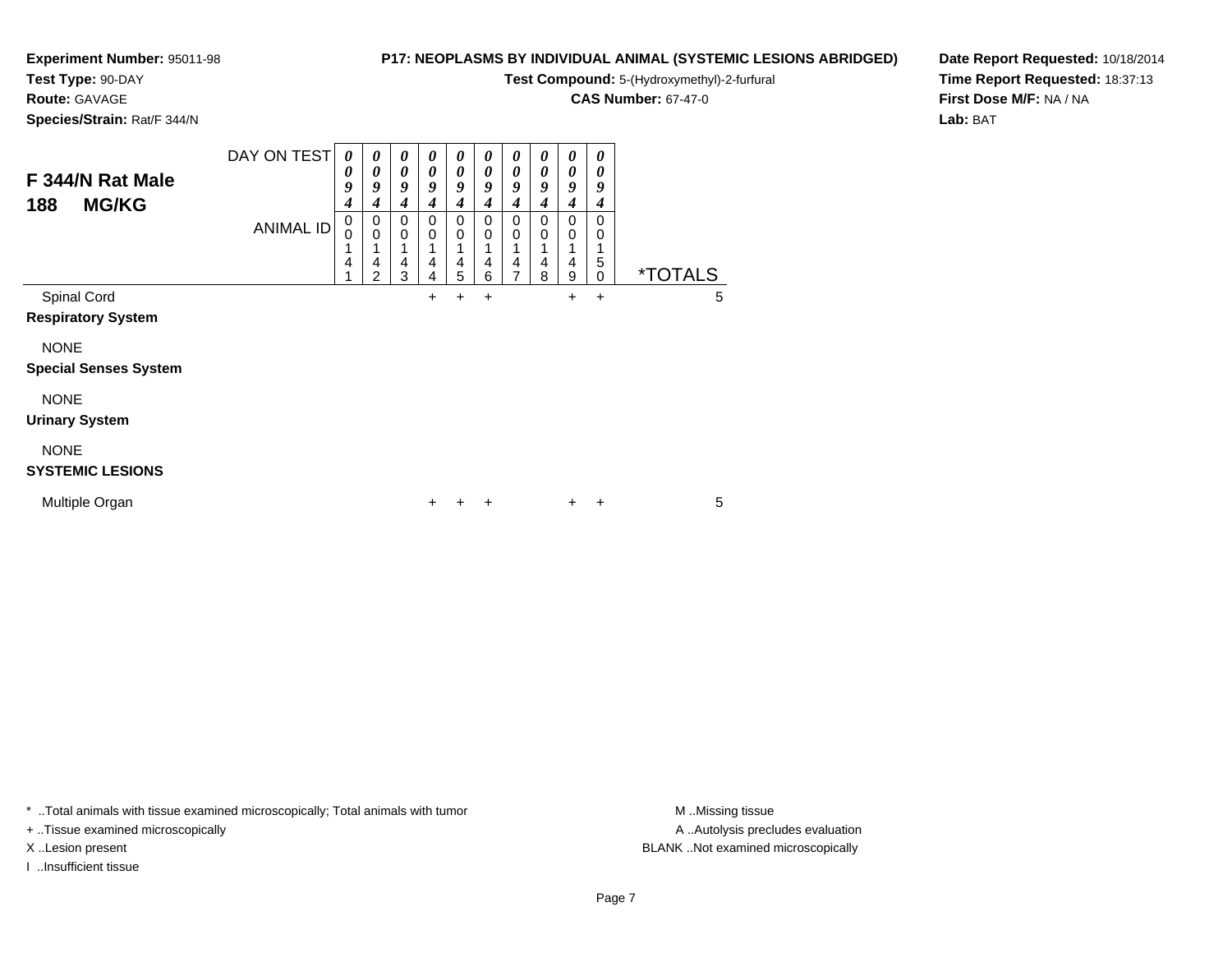#### **Test Type:** 90-DAY**Route:** GAVAGE

**Species/Strain:** Rat/F 344/N

## **P17: NEOPLASMS BY INDIVIDUAL ANIMAL (SYSTEMIC LESIONS ABRIDGED)**

**Test Compound:** 5-(Hydroxymethyl)-2-furfural

**CAS Number:** 67-47-0

**Date Report Requested:** 10/18/2014**Time Report Requested:** 18:37:13**First Dose M/F:** NA / NA**Lab:** BAT

| F 344/N Rat Male<br><b>MG/KG</b><br>375 | DAY ON TEST      | o           | 0<br>а      | u      | 0<br>о      |   | U<br>0<br>u<br>4 | U<br>u      | 0<br>0<br>Q<br>4 | U<br>0<br>o      | 0<br>0<br>9<br>4 |     |
|-----------------------------------------|------------------|-------------|-------------|--------|-------------|---|------------------|-------------|------------------|------------------|------------------|-----|
|                                         | <b>ANIMAL ID</b> | 0<br>U<br>5 | 0<br>5<br>ົ | 5<br>◠ | 0<br>0<br>5 | 5 | 0<br>0<br>5<br>6 | O<br>л<br>5 | 0<br>0<br>5<br>8 | 0<br>0<br>5<br>9 | 0<br>0<br>6<br>0 | ALS |

## **Alimentary System**

NONE

#### **Cardiovascular System**

NONE

**Endocrine System**

#### NONE

**General Body System**

### NONE

**Genital System**

## NONE

**Hematopoietic System**

#### NONE

**Integumentary System**

#### NONE

**Musculoskeletal System**

## NONE

#### **Nervous System**

**Brain** n  $+$ 

<sup>+</sup> <sup>+</sup> <sup>+</sup> <sup>+</sup> <sup>5</sup>

\* ..Total animals with tissue examined microscopically; Total animals with tumor **M** ..Missing tissue M ..Missing tissue

+ ..Tissue examined microscopically

I ..Insufficient tissue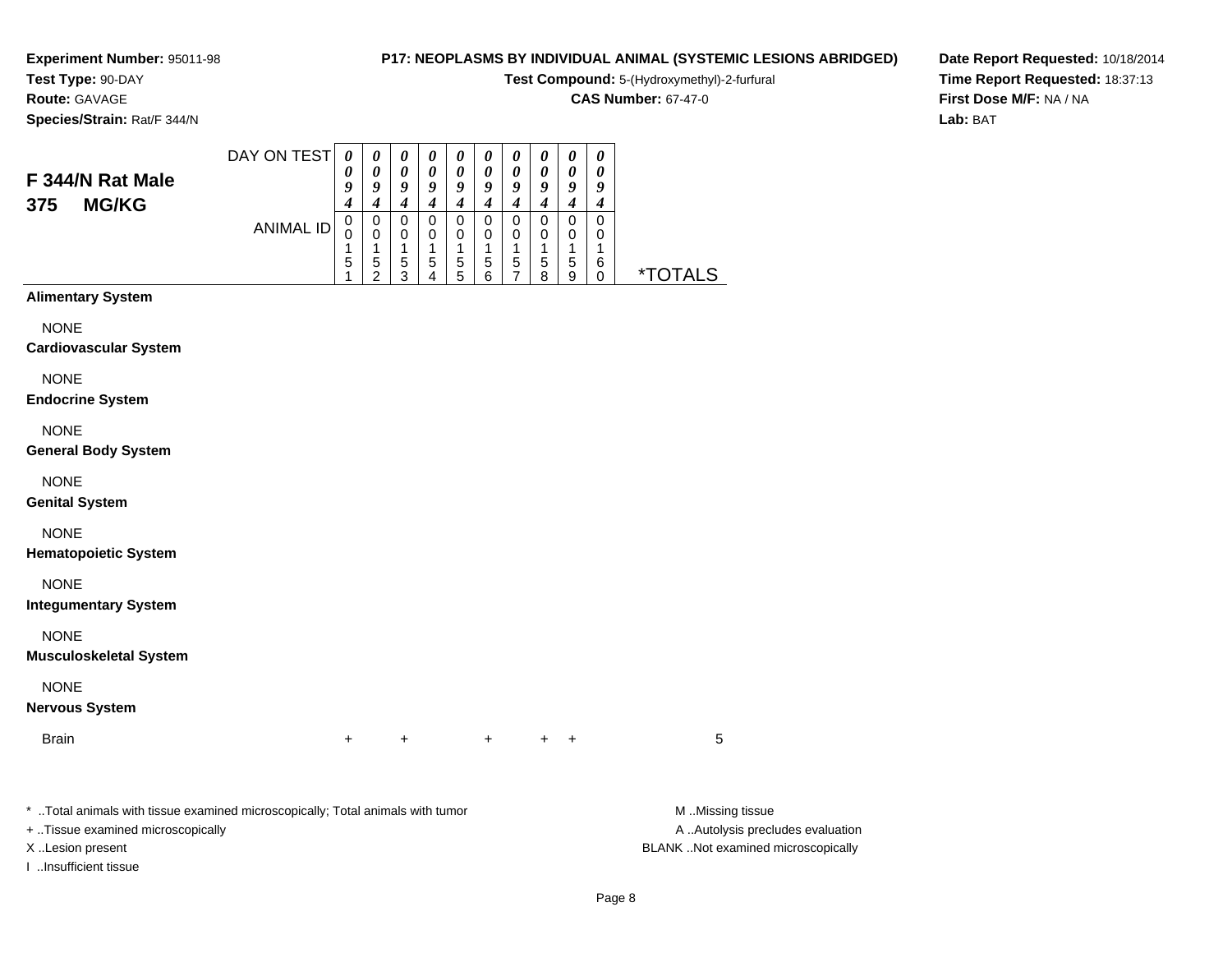## **Test Type:** 90-DAY

**Route:** GAVAGE

**Species/Strain:** Rat/F 344/N

## **P17: NEOPLASMS BY INDIVIDUAL ANIMAL (SYSTEMIC LESIONS ABRIDGED)**

**Test Compound:** 5-(Hydroxymethyl)-2-furfural

**CAS Number:** 67-47-0

**Date Report Requested:** 10/18/2014**Time Report Requested:** 18:37:13**First Dose M/F:** NA / NA**Lab:** BAT

| F 344/N Rat Male<br><b>MG/KG</b><br>375     | DAY ON TEST      | $\boldsymbol{\theta}$<br>0<br>9<br>4 | $\boldsymbol{\theta}$<br>$\boldsymbol{\theta}$<br>9<br>$\boldsymbol{4}$ | 0<br>0<br>9<br>4 | 0<br>0<br>9<br>4           | 0<br>0<br>9<br>4 | 0<br>$\boldsymbol{\theta}$<br>9<br>$\boldsymbol{4}$ | 0<br>$\pmb{\theta}$<br>9<br>4 | 0<br>0<br>9<br>4 | 0<br>$\boldsymbol{\theta}$<br>9<br>4 | 0<br>0<br>9<br>4 |                       |   |
|---------------------------------------------|------------------|--------------------------------------|-------------------------------------------------------------------------|------------------|----------------------------|------------------|-----------------------------------------------------|-------------------------------|------------------|--------------------------------------|------------------|-----------------------|---|
|                                             | <b>ANIMAL ID</b> | 0<br>$\mathbf 0$<br>5                | $\pmb{0}$<br>$\mathbf 0$<br>1<br>5<br>$\overline{2}$                    | 0<br>0<br>5<br>3 | $\mathbf 0$<br>0<br>5<br>4 | 0<br>0<br>5<br>5 | 0<br>0<br>1<br>5<br>6                               | 0<br>0<br>5<br>$\overline{7}$ | 0<br>0<br>5<br>8 | $\Omega$<br>0<br>5<br>9              | 0<br>0<br>6<br>0 | <i><b>*TOTALS</b></i> |   |
| Spinal Cord<br><b>Respiratory System</b>    |                  | +                                    |                                                                         | +                |                            |                  | +                                                   |                               | +                | $\ddot{}$                            |                  |                       | 5 |
| <b>NONE</b><br><b>Special Senses System</b> |                  |                                      |                                                                         |                  |                            |                  |                                                     |                               |                  |                                      |                  |                       |   |
| <b>NONE</b><br><b>Urinary System</b>        |                  |                                      |                                                                         |                  |                            |                  |                                                     |                               |                  |                                      |                  |                       |   |
| <b>NONE</b><br><b>SYSTEMIC LESIONS</b>      |                  |                                      |                                                                         |                  |                            |                  |                                                     |                               |                  |                                      |                  |                       |   |
| Multiple Organ                              |                  | $\ddot{}$                            |                                                                         | $\ddot{}$        |                            |                  | $\ddot{}$                                           |                               | $\pm$            | $\ddot{}$                            |                  |                       | 5 |

\* ..Total animals with tissue examined microscopically; Total animals with tumor **M** . Missing tissue M ..Missing tissue

+ ..Tissue examined microscopically

I ..Insufficient tissue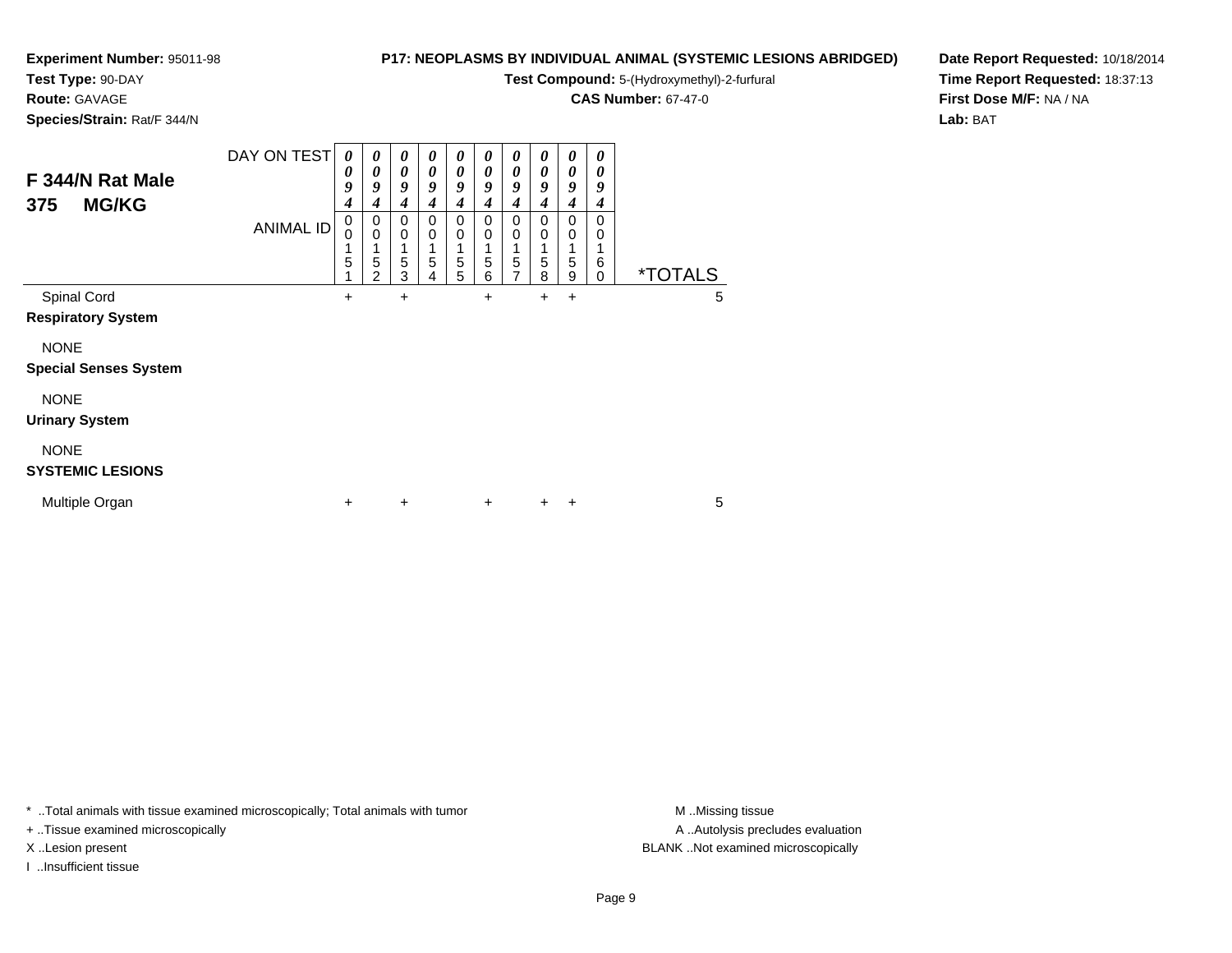#### **Test Type:** 90-DAY**Route:** GAVAGE

**F 344/N Rat Male750 MG/KG**

**Species/Strain:** Rat/F 344/N

## **P17: NEOPLASMS BY INDIVIDUAL ANIMAL (SYSTEMIC LESIONS ABRIDGED)**

**Test Compound:** 5-(Hydroxymethyl)-2-furfural

**CAS Number:** 67-47-0

**Date Report Requested:** 10/18/2014**Time Report Requested:** 18:37:13**First Dose M/F:** NA / NA**Lab:** BAT

| DAY ON TEST      | 0 | 0 |                       | U | 0 | 0 | 0 | $\boldsymbol{\theta}$ | U  | 0 |  |
|------------------|---|---|-----------------------|---|---|---|---|-----------------------|----|---|--|
|                  | U |   | $\boldsymbol{\theta}$ |   | 0 | 0 | 0 | 0                     | 0  | 0 |  |
|                  | Q | Q | u                     | 9 | g | 9 | 9 | 9                     | q  | g |  |
|                  |   |   |                       |   |   | 4 | 4 | 4                     | -, | 4 |  |
| <b>ANIMAL ID</b> | 0 |   |                       | O | 0 | 0 | 0 | 0                     | 0  |   |  |
|                  | 0 |   | O                     | O | 0 | 0 | 0 | 0                     | 0  |   |  |
|                  |   |   |                       | л | и | л | л | 4                     | ×  |   |  |
|                  | 6 | 6 | 6                     | 6 | 6 | 6 | 6 | 6                     | 6  |   |  |
|                  |   | ົ | ົ                     |   | 5 | 6 | ⇁ | 8                     | 9  |   |  |

### **Alimentary System**

NONE

#### **Cardiovascular System**

NONE

#### **Endocrine System**

NONE

#### **General Body System**

NONE

#### **Genital System**

NONE

#### **Hematopoietic System**

NONE

#### **Integumentary System**

NONE

#### **Musculoskeletal System**

NONE

### **Nervous System**

**Brain** n  $+$ 

<sup>+</sup> <sup>+</sup> <sup>+</sup> <sup>+</sup> <sup>5</sup>

\* ..Total animals with tissue examined microscopically; Total animals with tumor **M** ..Missing tissue M ..Missing tissue

+ ..Tissue examined microscopically

I ..Insufficient tissue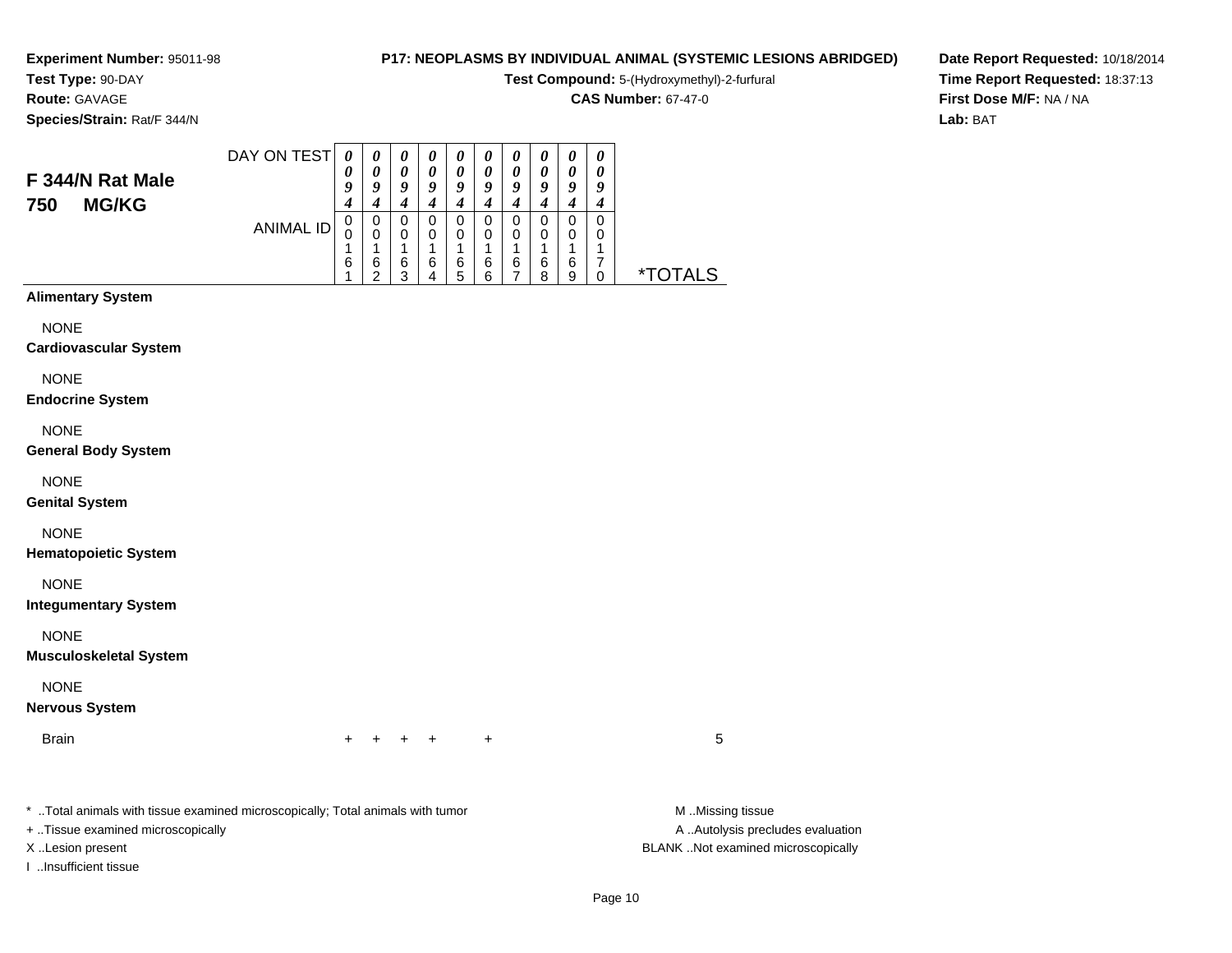# **Test Type:** 90-DAY

**Route:** GAVAGE

**Species/Strain:** Rat/F 344/N

## **P17: NEOPLASMS BY INDIVIDUAL ANIMAL (SYSTEMIC LESIONS ABRIDGED)**

**Test Compound:** 5-(Hydroxymethyl)-2-furfural

**CAS Number:** 67-47-0

**Date Report Requested:** 10/18/2014**Time Report Requested:** 18:37:13**First Dose M/F:** NA / NA**Lab:** BAT

| F 344/N Rat Male<br><b>MG/KG</b><br>750     | DAY ON TEST<br><b>ANIMAL ID</b> | 0<br>0<br>9<br>4<br>0<br>0<br>6 | 0<br>$\boldsymbol{\theta}$<br>9<br>4<br>0<br>$\Omega$ | 0<br>$\boldsymbol{\theta}$<br>9<br>4<br>0<br>0<br>1<br>$6\phantom{1}6$ | 0<br>$\boldsymbol{\theta}$<br>9<br>4<br>0<br>0 | 0<br>$\boldsymbol{\theta}$<br>9<br>4<br>0<br>0 | 0<br>$\boldsymbol{\theta}$<br>9<br>4<br>0<br>0<br>6 | 0<br>0<br>9<br>4<br>0<br>0<br>1 | 0<br>$\boldsymbol{\theta}$<br>9<br>$\boldsymbol{4}$<br>0<br>0<br>1 | 0<br>0<br>9<br>4<br>0<br>0 | 0<br>0<br>9<br>4<br>0<br>0<br>1<br>$\overline{7}$ |                       |   |
|---------------------------------------------|---------------------------------|---------------------------------|-------------------------------------------------------|------------------------------------------------------------------------|------------------------------------------------|------------------------------------------------|-----------------------------------------------------|---------------------------------|--------------------------------------------------------------------|----------------------------|---------------------------------------------------|-----------------------|---|
|                                             |                                 |                                 | 6<br>2                                                | 3                                                                      | 6<br>4                                         | 6<br>5                                         | 6                                                   | 6<br>7                          | $\,6$<br>8                                                         | $6\phantom{1}6$<br>9       | 0                                                 | <i><b>*TOTALS</b></i> |   |
| Spinal Cord<br><b>Respiratory System</b>    |                                 | +                               | +                                                     | ٠                                                                      | $\ddot{}$                                      |                                                | $\ddot{}$                                           |                                 |                                                                    |                            |                                                   |                       | 5 |
| <b>NONE</b><br><b>Special Senses System</b> |                                 |                                 |                                                       |                                                                        |                                                |                                                |                                                     |                                 |                                                                    |                            |                                                   |                       |   |
| <b>NONE</b><br><b>Urinary System</b>        |                                 |                                 |                                                       |                                                                        |                                                |                                                |                                                     |                                 |                                                                    |                            |                                                   |                       |   |
| <b>NONE</b><br><b>SYSTEMIC LESIONS</b>      |                                 |                                 |                                                       |                                                                        |                                                |                                                |                                                     |                                 |                                                                    |                            |                                                   |                       |   |
| Multiple Organ                              |                                 | +                               |                                                       |                                                                        | ÷                                              |                                                | $\ddot{}$                                           |                                 |                                                                    |                            |                                                   |                       | 5 |

\* ..Total animals with tissue examined microscopically; Total animals with tumor **M** . Missing tissue M ..Missing tissue

+ ..Tissue examined microscopically

I ..Insufficient tissue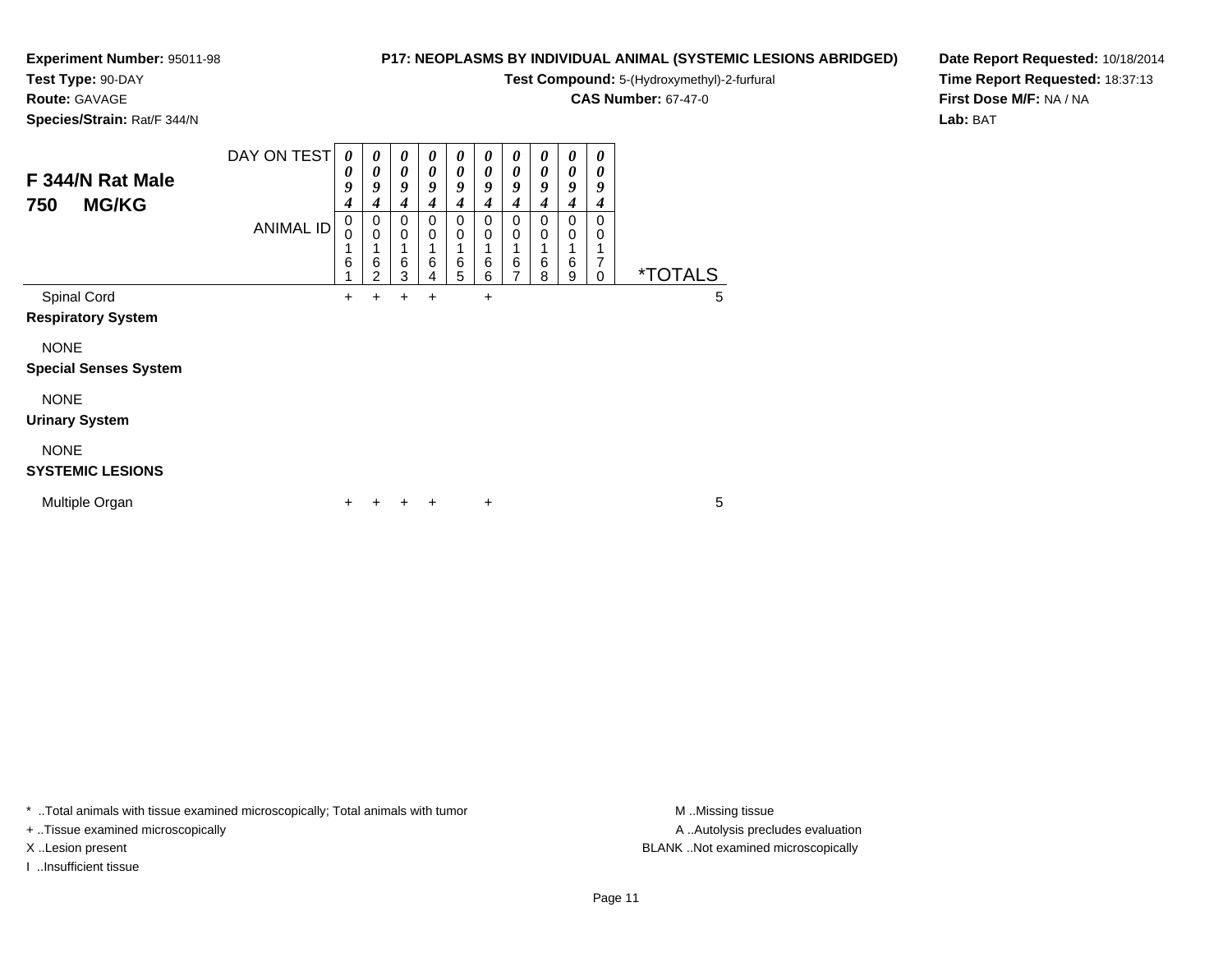# **Test Type:** 90-DAY

**F 344/N Rat Male1500 MG/KG**

**Route:** GAVAGE

**Species/Strain:** Rat/F 344/N

## **P17: NEOPLASMS BY INDIVIDUAL ANIMAL (SYSTEMIC LESIONS ABRIDGED)**

**Test Compound:** 5-(Hydroxymethyl)-2-furfural

**CAS Number:** 67-47-0

**Date Report Requested:** 10/18/2014**Time Report Requested:** 18:37:13**First Dose M/F:** NA / NA**Lab:** BAT

| DAY ON TEST      | 0 | 0 | 0 | $\boldsymbol{\theta}$ | $\boldsymbol{\theta}$ | U | $\boldsymbol{\theta}$ | 0 | 0 | 0 |    |
|------------------|---|---|---|-----------------------|-----------------------|---|-----------------------|---|---|---|----|
|                  | 0 | 0 | 0 | 0                     | 0                     | 0 | 0                     | 0 | 0 | 0 |    |
|                  | 3 | 9 | 9 | 9                     | 9                     | 9 | 9                     | 9 | 9 | 9 |    |
|                  | 0 | 4 |   | 4                     | 4                     | 4 | 4                     | 4 | 4 |   |    |
| <b>ANIMAL ID</b> | 0 | 0 | 0 | 0                     | 0                     | 0 | 0                     | 0 | 0 | 0 |    |
|                  | 0 | 0 | 0 | 0                     | 0                     | 0 | 0                     | 0 | 0 | 0 |    |
|                  | и | и | и | 4                     | ◢                     | и | и                     | и | л | л |    |
|                  |   |   | ⇁ |                       |                       |   |                       |   |   | 8 |    |
|                  | 6 | ٠ | ◠ | 3                     | Δ                     | 5 |                       | 8 | 9 |   | *. |

## **Alimentary System**

NONE

**Cardiovascular System**

NONE

**Endocrine System**

NONE

**General Body System**

NONE

**Genital System**

NONE

**Hematopoietic System**

NONE

**Integumentary System**

NONE

**Musculoskeletal System**

NONE

**Nervous System**

**Brain** n  $+$ 

<sup>+</sup> <sup>+</sup> <sup>+</sup> <sup>+</sup> <sup>5</sup>

\* ..Total animals with tissue examined microscopically; Total animals with tumor **M** ..Missing tissue M ..Missing tissue

+ ..Tissue examined microscopically

I ..Insufficient tissue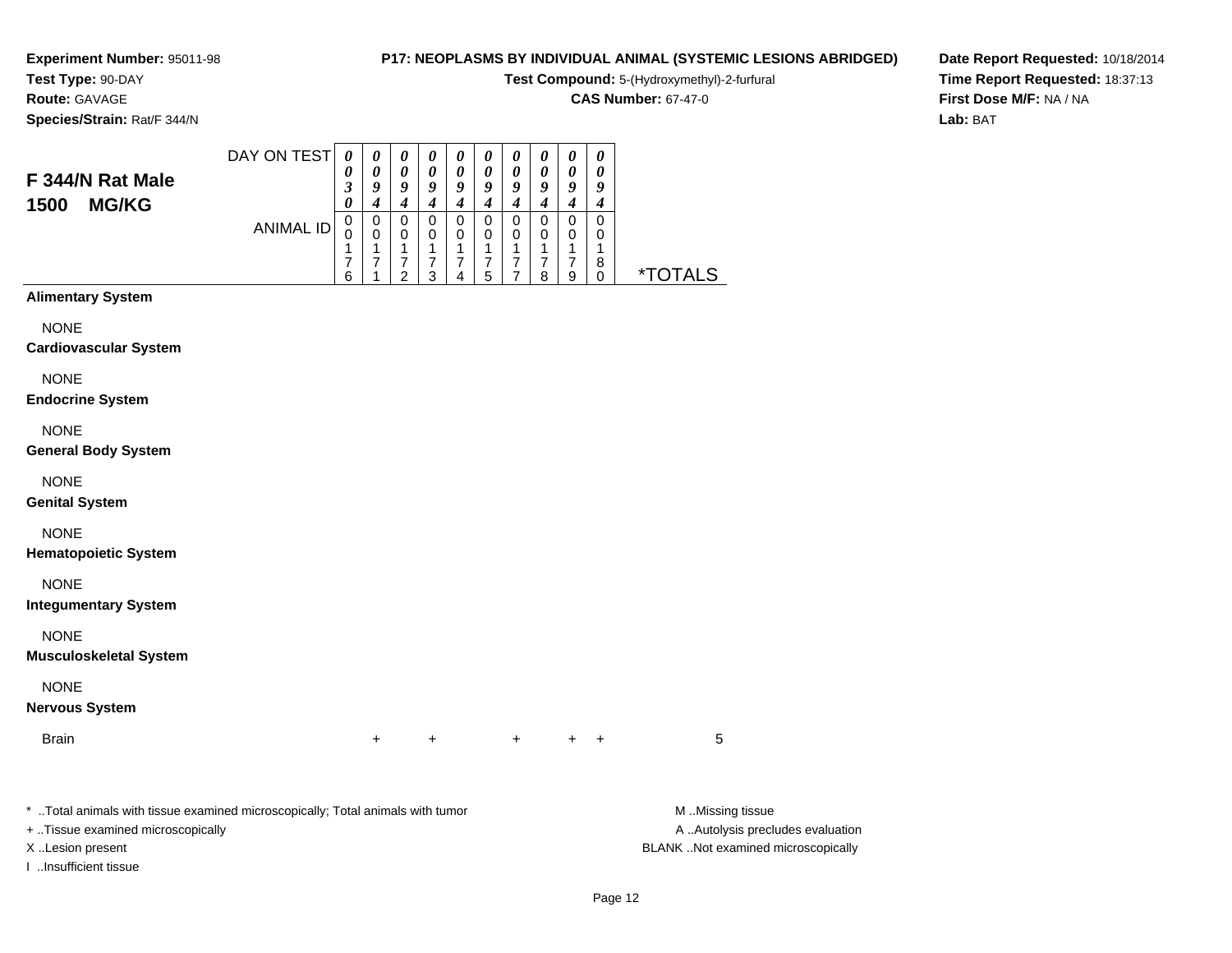**Test Type:** 90-DAY

**Route:** GAVAGE

## **Species/Strain:** Rat/F 344/N

## **P17: NEOPLASMS BY INDIVIDUAL ANIMAL (SYSTEMIC LESIONS ABRIDGED)**

**Test Compound:** 5-(Hydroxymethyl)-2-furfural

**CAS Number:** 67-47-0

**Date Report Requested:** 10/18/2014**Time Report Requested:** 18:37:13**First Dose M/F:** NA / NA**Lab:** BAT

| F 344/N Rat Male<br><b>MG/KG</b><br>1500    | DAY ON TEST<br><b>ANIMAL ID</b> | 0<br>0<br>3<br>0<br>0<br>0<br>7<br>6 | 0<br>0<br>9<br>4<br>0<br>0<br>1<br>7 | 0<br>0<br>9<br>4<br>0<br>0<br>7<br>2 | $\boldsymbol{\theta}$<br>0<br>9<br>4<br>$\mathbf 0$<br>0<br>7<br>3 | 0<br>0<br>9<br>4<br>0<br>0<br>$\overline{7}$<br>4 | $\boldsymbol{\theta}$<br>$\boldsymbol{\theta}$<br>9<br>4<br>$\Omega$<br>0<br>7<br>5 | 0<br>0<br>9<br>4<br>0<br>0<br>7<br>7 | 0<br>0<br>9<br>4<br>0<br>0<br>7<br>8 | 0<br>0<br>9<br>4<br>0<br>0<br>7<br>9 | 0<br>0<br>9<br>4<br>0<br>0<br>1<br>8<br>$\mathbf 0$ | <i><b>*TOTALS</b></i>   |   |
|---------------------------------------------|---------------------------------|--------------------------------------|--------------------------------------|--------------------------------------|--------------------------------------------------------------------|---------------------------------------------------|-------------------------------------------------------------------------------------|--------------------------------------|--------------------------------------|--------------------------------------|-----------------------------------------------------|-------------------------|---|
| Spinal Cord<br><b>Respiratory System</b>    |                                 |                                      | $\ddot{}$                            |                                      | $\ddot{}$                                                          |                                                   |                                                                                     | $\ddot{}$                            |                                      | +                                    | +                                                   |                         | 5 |
| <b>NONE</b><br><b>Special Senses System</b> |                                 |                                      |                                      |                                      |                                                                    |                                                   |                                                                                     |                                      |                                      |                                      |                                                     |                         |   |
| <b>NONE</b><br><b>Urinary System</b>        |                                 |                                      |                                      |                                      |                                                                    |                                                   |                                                                                     |                                      |                                      |                                      |                                                     |                         |   |
| <b>NONE</b><br><b>SYSTEMIC LESIONS</b>      |                                 |                                      |                                      |                                      |                                                                    |                                                   |                                                                                     |                                      |                                      |                                      |                                                     |                         |   |
| Multiple Organ                              |                                 |                                      | $\ddot{}$                            |                                      | $\ddot{}$                                                          |                                                   |                                                                                     | $\ddot{}$                            |                                      | $\ddot{}$                            | $\ddot{}$                                           | *** END OF MALE DATA*** | 5 |

\* ..Total animals with tissue examined microscopically; Total animals with tumor **M** . Missing tissue M ..Missing tissue

+ ..Tissue examined microscopically

I ..Insufficient tissue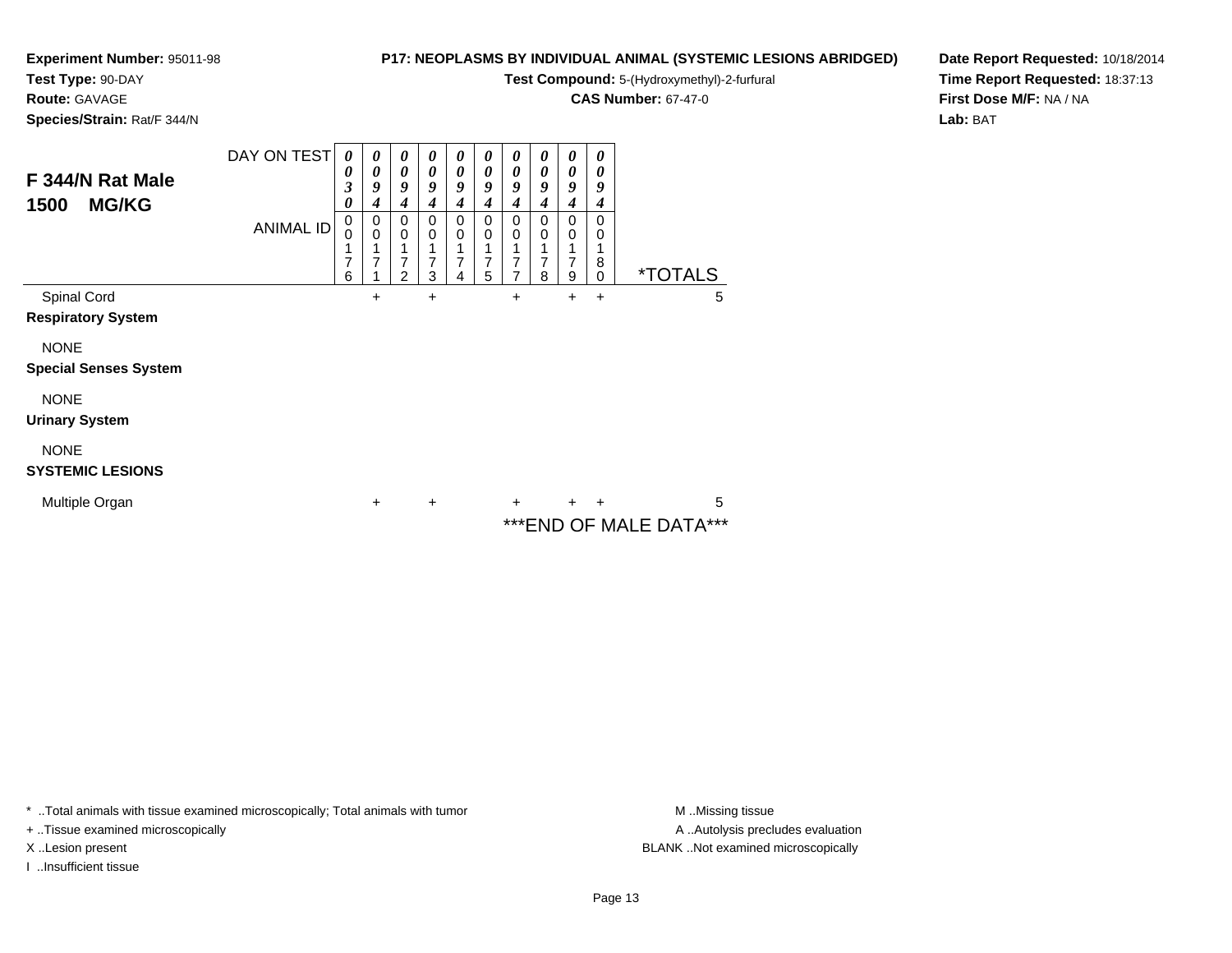## **Test Type:** 90-DAY**Route:** GAVAGE

**Species/Strain:** Rat/F 344/N

## **P17: NEOPLASMS BY INDIVIDUAL ANIMAL (SYSTEMIC LESIONS ABRIDGED)**

**Test Compound:** 5-(Hydroxymethyl)-2-furfural

**CAS Number:** 67-47-0

**Date Report Requested:** 10/18/2014**Time Report Requested:** 18:37:13**First Dose M/F:** NA / NA**Lab:** BAT

|                                              | DAY ON TEST      | $\boldsymbol{\theta}$      | $\pmb{\theta}$      | $\pmb{\theta}$                     | $\boldsymbol{\theta}$ | $\boldsymbol{\theta}$ | $\boldsymbol{\theta}$              | 0                                  | $\pmb{\theta}$                     | $\boldsymbol{\theta}$ | $\boldsymbol{\theta}$      |                       |  |
|----------------------------------------------|------------------|----------------------------|---------------------|------------------------------------|-----------------------|-----------------------|------------------------------------|------------------------------------|------------------------------------|-----------------------|----------------------------|-----------------------|--|
| F 344/N Rat Female                           |                  | $\boldsymbol{\theta}$<br>9 | $\pmb{\theta}$<br>9 | $\pmb{\theta}$<br>$\boldsymbol{g}$ | $\pmb{\theta}$<br>9   | $\pmb{\theta}$<br>9   | $\pmb{\theta}$<br>$\boldsymbol{g}$ | $\pmb{\theta}$<br>$\boldsymbol{g}$ | $\pmb{\theta}$<br>$\boldsymbol{g}$ | $\pmb{\theta}$<br>9   | $\boldsymbol{\theta}$<br>9 |                       |  |
| 0 MG/KG                                      |                  | 4                          | $\boldsymbol{4}$    | $\boldsymbol{4}$                   | $\boldsymbol{4}$      | $\boldsymbol{4}$      | $\boldsymbol{4}$                   | $\boldsymbol{4}$                   | $\boldsymbol{4}$                   | $\boldsymbol{4}$      | $\boldsymbol{4}$           |                       |  |
|                                              | <b>ANIMAL ID</b> | $\mathbf 0$<br>0           | $\pmb{0}$<br>0      | $\pmb{0}$<br>$\pmb{0}$             | $\mathbf 0$<br>0      | $\pmb{0}$<br>0        | $\pmb{0}$<br>0                     | $\pmb{0}$<br>0                     | $\pmb{0}$<br>0                     | 0<br>0                | $\pmb{0}$<br>0             |                       |  |
|                                              |                  | 1<br>8                     | 1<br>8              | 1<br>$\bf8$                        | 1<br>8                | 1<br>$\bf8$           | 1<br>$\bf 8$                       | 1<br>8                             | 1<br>$\bf8$                        | 1<br>8                | 1<br>9                     |                       |  |
|                                              |                  | 1                          | $\overline{2}$      | 3                                  | 4                     | 5                     | 6                                  | $\overline{7}$                     | 8                                  | 9                     | 0                          | <i><b>*TOTALS</b></i> |  |
| <b>Alimentary System</b>                     |                  |                            |                     |                                    |                       |                       |                                    |                                    |                                    |                       |                            |                       |  |
| <b>NONE</b><br><b>Cardiovascular System</b>  |                  |                            |                     |                                    |                       |                       |                                    |                                    |                                    |                       |                            |                       |  |
| <b>NONE</b><br><b>Endocrine System</b>       |                  |                            |                     |                                    |                       |                       |                                    |                                    |                                    |                       |                            |                       |  |
| <b>NONE</b><br><b>General Body System</b>    |                  |                            |                     |                                    |                       |                       |                                    |                                    |                                    |                       |                            |                       |  |
| <b>NONE</b><br><b>Genital System</b>         |                  |                            |                     |                                    |                       |                       |                                    |                                    |                                    |                       |                            |                       |  |
| <b>NONE</b><br><b>Hematopoietic System</b>   |                  |                            |                     |                                    |                       |                       |                                    |                                    |                                    |                       |                            |                       |  |
| <b>NONE</b><br><b>Integumentary System</b>   |                  |                            |                     |                                    |                       |                       |                                    |                                    |                                    |                       |                            |                       |  |
| <b>NONE</b><br><b>Musculoskeletal System</b> |                  |                            |                     |                                    |                       |                       |                                    |                                    |                                    |                       |                            |                       |  |
| <b>NONE</b><br><b>Nervous System</b>         |                  |                            |                     |                                    |                       |                       |                                    |                                    |                                    |                       |                            |                       |  |
| <b>Brain</b>                                 |                  | ٠                          |                     | +                                  |                       |                       |                                    |                                    | +                                  |                       | $\ddot{}$                  | 5                     |  |

\* ..Total animals with tissue examined microscopically; Total animals with tumor **M** . Missing tissue M ..Missing tissue + ..Tissue examined microscopically X ..Lesion present BLANK ..Not examined microscopically

I ..Insufficient tissue

A ..Autolysis precludes evaluation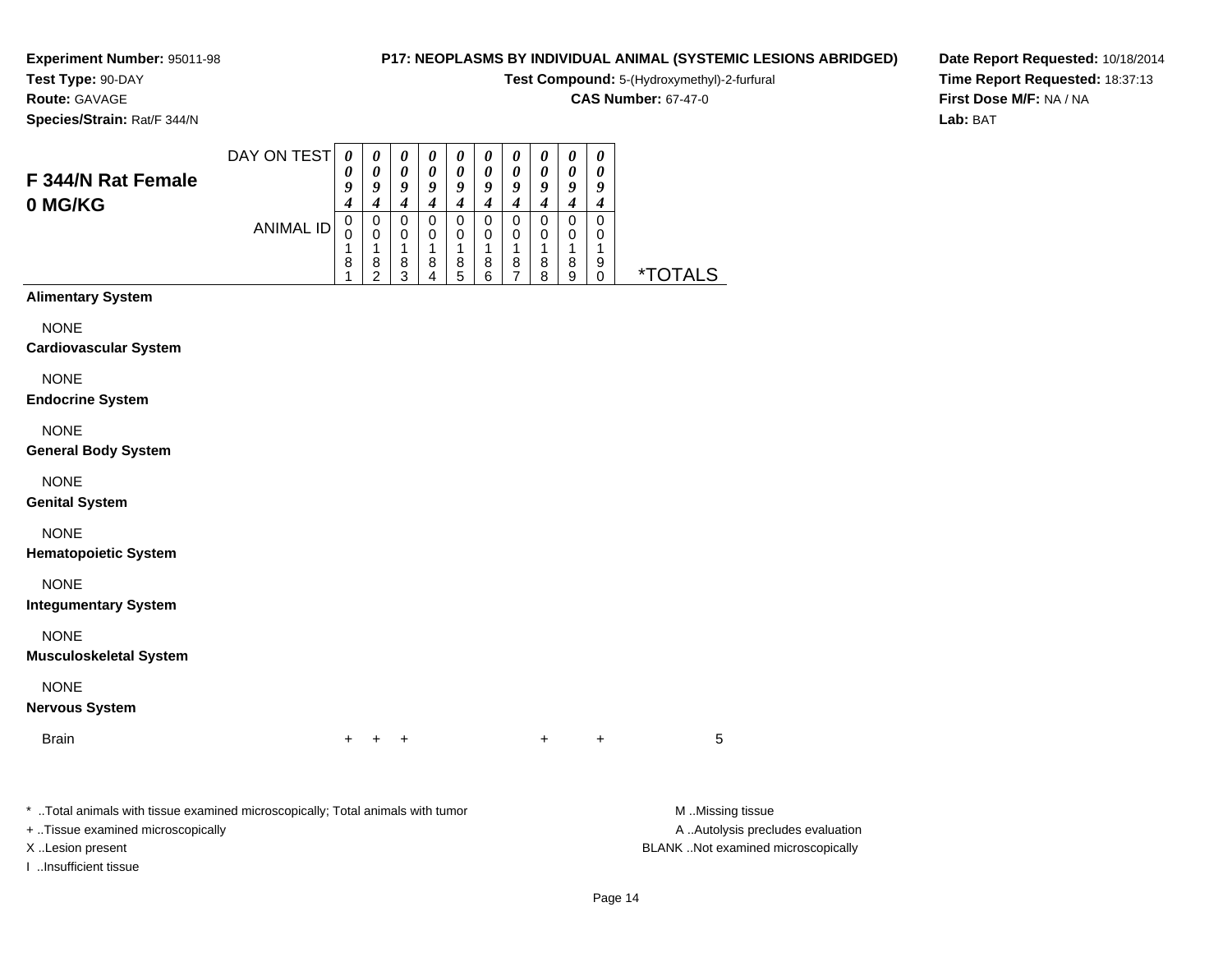**Test Type:** 90-DAY

**Route:** GAVAGE

**Species/Strain:** Rat/F 344/N

## **P17: NEOPLASMS BY INDIVIDUAL ANIMAL (SYSTEMIC LESIONS ABRIDGED)**

**Test Compound:** 5-(Hydroxymethyl)-2-furfural

**CAS Number:** 67-47-0

**Date Report Requested:** 10/18/2014**Time Report Requested:** 18:37:13**First Dose M/F:** NA / NA**Lab:** BAT

| F 344/N Rat Female<br>0 MG/KG                                                           | DAY ON TEST<br><b>ANIMAL ID</b> | 0<br>0<br>9<br>4<br>$\pmb{0}$<br>0<br>1<br>8 | 0<br>0<br>9<br>4<br>0<br>0<br>8 | 0<br>0<br>9<br>4<br>0<br>$\mathbf 0$<br>8 | 0<br>0<br>9<br>4<br>$\Omega$<br>0<br>8 | 0<br>$\boldsymbol{\theta}$<br>$\boldsymbol{g}$<br>4<br>$\Omega$<br>0<br>8 | 0<br>0<br>9<br>4<br>$\Omega$<br>0<br>1<br>8 | 0<br>0<br>9<br>4<br>0<br>0<br>8 | 0<br>0<br>9<br>4<br>0<br>0<br>8 | 0<br>0<br>9<br>4<br>0<br>0<br>1<br>8 | 0<br>0<br>9<br>4<br>0<br>0<br>1<br>9 |                            |
|-----------------------------------------------------------------------------------------|---------------------------------|----------------------------------------------|---------------------------------|-------------------------------------------|----------------------------------------|---------------------------------------------------------------------------|---------------------------------------------|---------------------------------|---------------------------------|--------------------------------------|--------------------------------------|----------------------------|
| Spinal Cord<br><b>Respiratory System</b><br><b>NONE</b><br><b>Special Senses System</b> |                                 | 4<br>$\ddot{}$                               | $\overline{2}$<br>٠             | 3<br>$\ddot{}$                            | 4                                      | 5                                                                         | 6                                           | $\overline{7}$                  | 8<br>+                          | 9                                    | $\mathbf 0$<br>$\ddot{}$             | <i><b>*TOTALS</b></i><br>5 |
| <b>NONE</b><br><b>Urinary System</b><br><b>NONE</b><br><b>SYSTEMIC LESIONS</b>          |                                 |                                              |                                 |                                           |                                        |                                                                           |                                             |                                 |                                 |                                      |                                      |                            |
| Multiple Organ                                                                          |                                 | ÷                                            |                                 | ÷                                         |                                        |                                                                           |                                             |                                 | $\ddot{}$                       |                                      | $\ddot{}$                            | 5                          |

\* ..Total animals with tissue examined microscopically; Total animals with tumor **M** . Missing tissue M ..Missing tissue

+ ..Tissue examined microscopically

I ..Insufficient tissue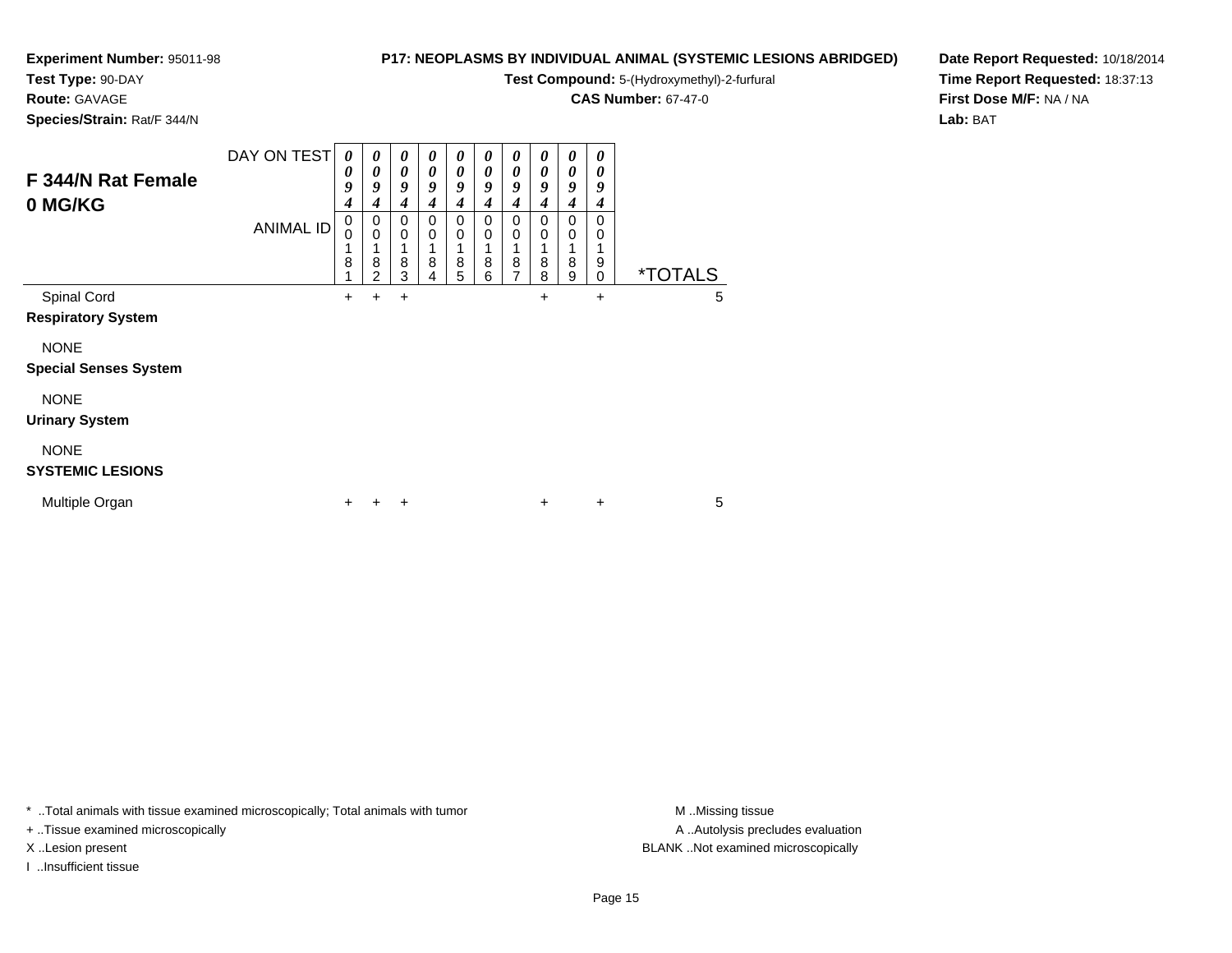# **Test Type:** 90-DAY

**Route:** GAVAGE

**Species/Strain:** Rat/F 344/N

## **P17: NEOPLASMS BY INDIVIDUAL ANIMAL (SYSTEMIC LESIONS ABRIDGED)**

**Test Compound:** 5-(Hydroxymethyl)-2-furfural

**CAS Number:** 67-47-0

**Date Report Requested:** 10/18/2014**Time Report Requested:** 18:37:13**First Dose M/F:** NA / NA**Lab:** BAT

|                                                                                | DAY ON TEST      | $\boldsymbol{\theta}$                | $\boldsymbol{\theta}$                                                      | $\boldsymbol{\theta}$                             | 0                                                                | $\boldsymbol{\theta}$                                          | $\boldsymbol{\theta}$                                          | $\boldsymbol{\theta}$                                            | 0                                                            | $\pmb{\theta}$                                               | 0                                                                            |                       |
|--------------------------------------------------------------------------------|------------------|--------------------------------------|----------------------------------------------------------------------------|---------------------------------------------------|------------------------------------------------------------------|----------------------------------------------------------------|----------------------------------------------------------------|------------------------------------------------------------------|--------------------------------------------------------------|--------------------------------------------------------------|------------------------------------------------------------------------------|-----------------------|
| F 344/N Rat Female                                                             |                  | 0<br>9                               | $\pmb{\theta}$<br>9                                                        | 0<br>9                                            | $\boldsymbol{\theta}$<br>9                                       | 0<br>9                                                         | $\pmb{\theta}$<br>$\pmb{9}$                                    | $\boldsymbol{\theta}$<br>9                                       | 0<br>9                                                       | $\boldsymbol{\theta}$<br>9                                   | 0<br>9                                                                       |                       |
| 94 MG/KG                                                                       | <b>ANIMAL ID</b> | 4<br>$\mathbf 0$<br>0<br>1<br>9<br>1 | $\boldsymbol{4}$<br>$\mathbf 0$<br>$\mathbf 0$<br>1<br>9<br>$\overline{2}$ | $\boldsymbol{4}$<br>$\pmb{0}$<br>0<br>1<br>9<br>3 | $\boldsymbol{4}$<br>$\mathbf 0$<br>0<br>1<br>9<br>$\overline{4}$ | $\boldsymbol{4}$<br>$\mathbf 0$<br>0<br>$\mathbf{1}$<br>9<br>5 | $\boldsymbol{4}$<br>$\pmb{0}$<br>0<br>1<br>9<br>$6\phantom{1}$ | $\boldsymbol{4}$<br>$\mathbf 0$<br>0<br>1<br>9<br>$\overline{7}$ | $\boldsymbol{4}$<br>$\pmb{0}$<br>0<br>$\mathbf{1}$<br>9<br>8 | $\boldsymbol{4}$<br>$\pmb{0}$<br>0<br>$\mathbf{1}$<br>9<br>9 | $\boldsymbol{4}$<br>$\pmb{0}$<br>0<br>$\sqrt{2}$<br>$\pmb{0}$<br>$\mathbf 0$ | <i><b>*TOTALS</b></i> |
| <b>Alimentary System</b>                                                       |                  |                                      |                                                                            |                                                   |                                                                  |                                                                |                                                                |                                                                  |                                                              |                                                              |                                                                              |                       |
| <b>NONE</b><br><b>Cardiovascular System</b>                                    |                  |                                      |                                                                            |                                                   |                                                                  |                                                                |                                                                |                                                                  |                                                              |                                                              |                                                                              |                       |
| <b>NONE</b><br><b>Endocrine System</b>                                         |                  |                                      |                                                                            |                                                   |                                                                  |                                                                |                                                                |                                                                  |                                                              |                                                              |                                                                              |                       |
| <b>NONE</b><br><b>General Body System</b>                                      |                  |                                      |                                                                            |                                                   |                                                                  |                                                                |                                                                |                                                                  |                                                              |                                                              |                                                                              |                       |
| <b>NONE</b><br><b>Genital System</b>                                           |                  |                                      |                                                                            |                                                   |                                                                  |                                                                |                                                                |                                                                  |                                                              |                                                              |                                                                              |                       |
| <b>NONE</b><br><b>Hematopoietic System</b>                                     |                  |                                      |                                                                            |                                                   |                                                                  |                                                                |                                                                |                                                                  |                                                              |                                                              |                                                                              |                       |
| <b>NONE</b><br><b>Integumentary System</b>                                     |                  |                                      |                                                                            |                                                   |                                                                  |                                                                |                                                                |                                                                  |                                                              |                                                              |                                                                              |                       |
| <b>NONE</b><br><b>Musculoskeletal System</b>                                   |                  |                                      |                                                                            |                                                   |                                                                  |                                                                |                                                                |                                                                  |                                                              |                                                              |                                                                              |                       |
| <b>NONE</b><br><b>Nervous System</b>                                           |                  |                                      |                                                                            |                                                   |                                                                  |                                                                |                                                                |                                                                  |                                                              |                                                              |                                                                              |                       |
| <b>Brain</b>                                                                   |                  | $\ddot{}$                            |                                                                            |                                                   | $+$                                                              |                                                                | $\ddot{}$                                                      | $\ddot{}$                                                        |                                                              | $\ddot{}$                                                    |                                                                              | 5                     |
| * Total animals with tissue examined microscopically; Total animals with tumor |                  |                                      |                                                                            |                                                   |                                                                  |                                                                |                                                                |                                                                  |                                                              |                                                              |                                                                              | M Missing tissue      |

+ ..Tissue examined microscopically

I ..Insufficient tissue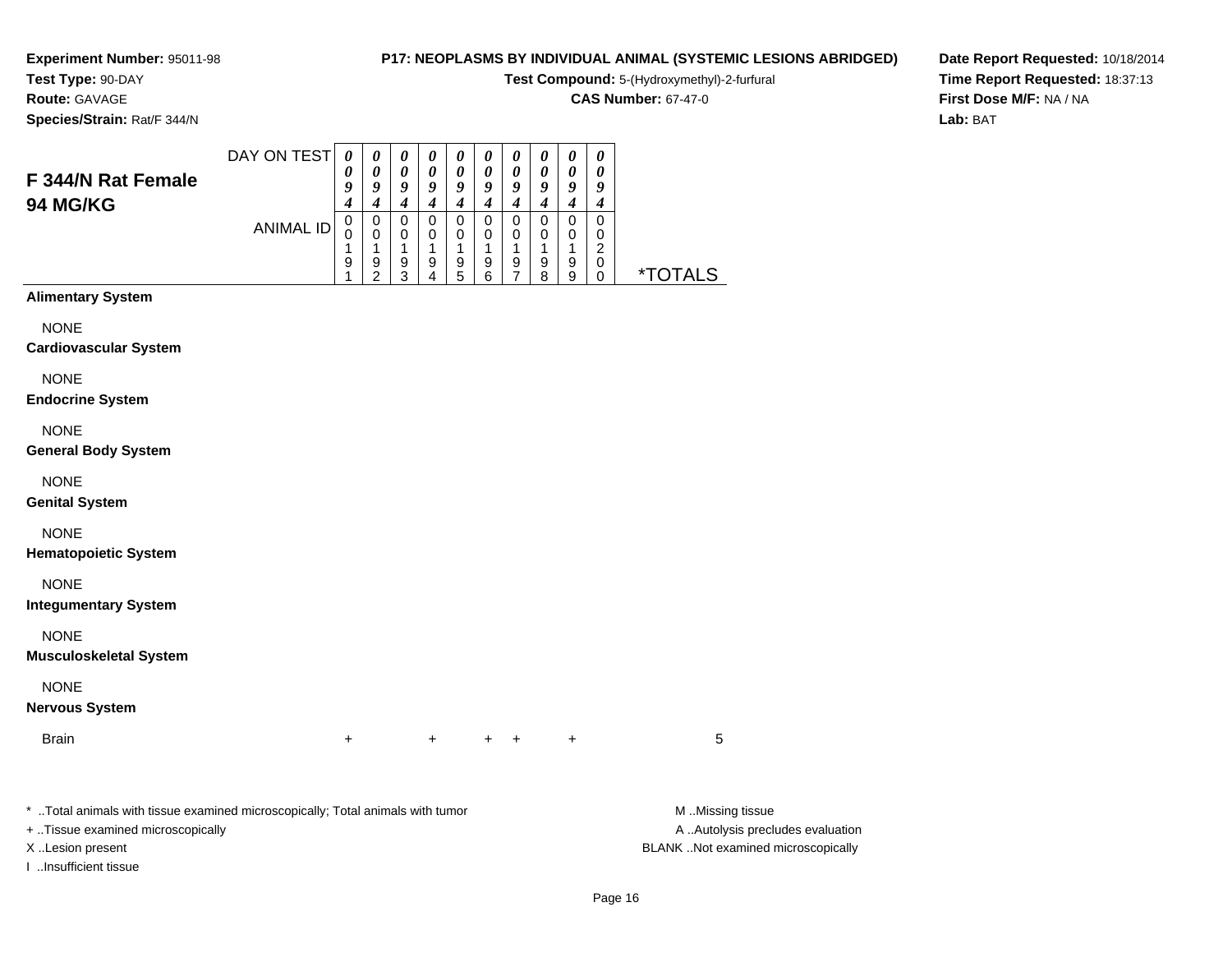## **Test Type:** 90-DAY

**Route:** GAVAGE

**Species/Strain:** Rat/F 344/N

## **P17: NEOPLASMS BY INDIVIDUAL ANIMAL (SYSTEMIC LESIONS ABRIDGED)**

**Test Compound:** 5-(Hydroxymethyl)-2-furfural

**CAS Number:** 67-47-0

**Date Report Requested:** 10/18/2014**Time Report Requested:** 18:37:13**First Dose M/F:** NA / NA**Lab:** BAT

| F 344/N Rat Female<br><b>94 MG/KG</b>       | DAY ON TEST<br><b>ANIMAL ID</b> | 0<br>0<br>9<br>4<br>0<br>0<br>9 | 0<br>$\boldsymbol{\theta}$<br>9<br>4<br>0<br>$\mathbf 0$<br>9<br>$\overline{2}$ | 0<br>0<br>9<br>4<br>0<br>0<br>9<br>3 | 0<br>0<br>9<br>4<br>0<br>0<br>1<br>9<br>4 | 0<br>0<br>9<br>4<br>0<br>0<br>9<br>5 | 0<br>0<br>9<br>4<br>0<br>0<br>1<br>9<br>6 | 0<br>0<br>9<br>4<br>0<br>0<br>9<br>7 | 0<br>0<br>9<br>4<br>0<br>0<br>9<br>8 | 0<br>0<br>9<br>4<br>$\Omega$<br>0<br>9<br>9 | 0<br>0<br>9<br>4<br>$\Omega$<br>0<br>2<br>$\mathbf 0$<br>0 | <i><b>*TOTALS</b></i> |   |  |
|---------------------------------------------|---------------------------------|---------------------------------|---------------------------------------------------------------------------------|--------------------------------------|-------------------------------------------|--------------------------------------|-------------------------------------------|--------------------------------------|--------------------------------------|---------------------------------------------|------------------------------------------------------------|-----------------------|---|--|
| Spinal Cord<br><b>Respiratory System</b>    |                                 | +                               |                                                                                 |                                      | +                                         |                                      | +                                         | $\ddot{}$                            |                                      | +                                           |                                                            |                       | 5 |  |
| <b>NONE</b><br><b>Special Senses System</b> |                                 |                                 |                                                                                 |                                      |                                           |                                      |                                           |                                      |                                      |                                             |                                                            |                       |   |  |
| <b>NONE</b><br><b>Urinary System</b>        |                                 |                                 |                                                                                 |                                      |                                           |                                      |                                           |                                      |                                      |                                             |                                                            |                       |   |  |
| <b>NONE</b><br><b>SYSTEMIC LESIONS</b>      |                                 |                                 |                                                                                 |                                      |                                           |                                      |                                           |                                      |                                      |                                             |                                                            |                       |   |  |
| Multiple Organ                              |                                 | +                               |                                                                                 |                                      | $\ddot{}$                                 |                                      | $\pm$                                     | ÷                                    |                                      | $\ddot{}$                                   |                                                            |                       | 5 |  |

\* ..Total animals with tissue examined microscopically; Total animals with tumor **M** . Missing tissue M ..Missing tissue

+ ..Tissue examined microscopically

I ..Insufficient tissue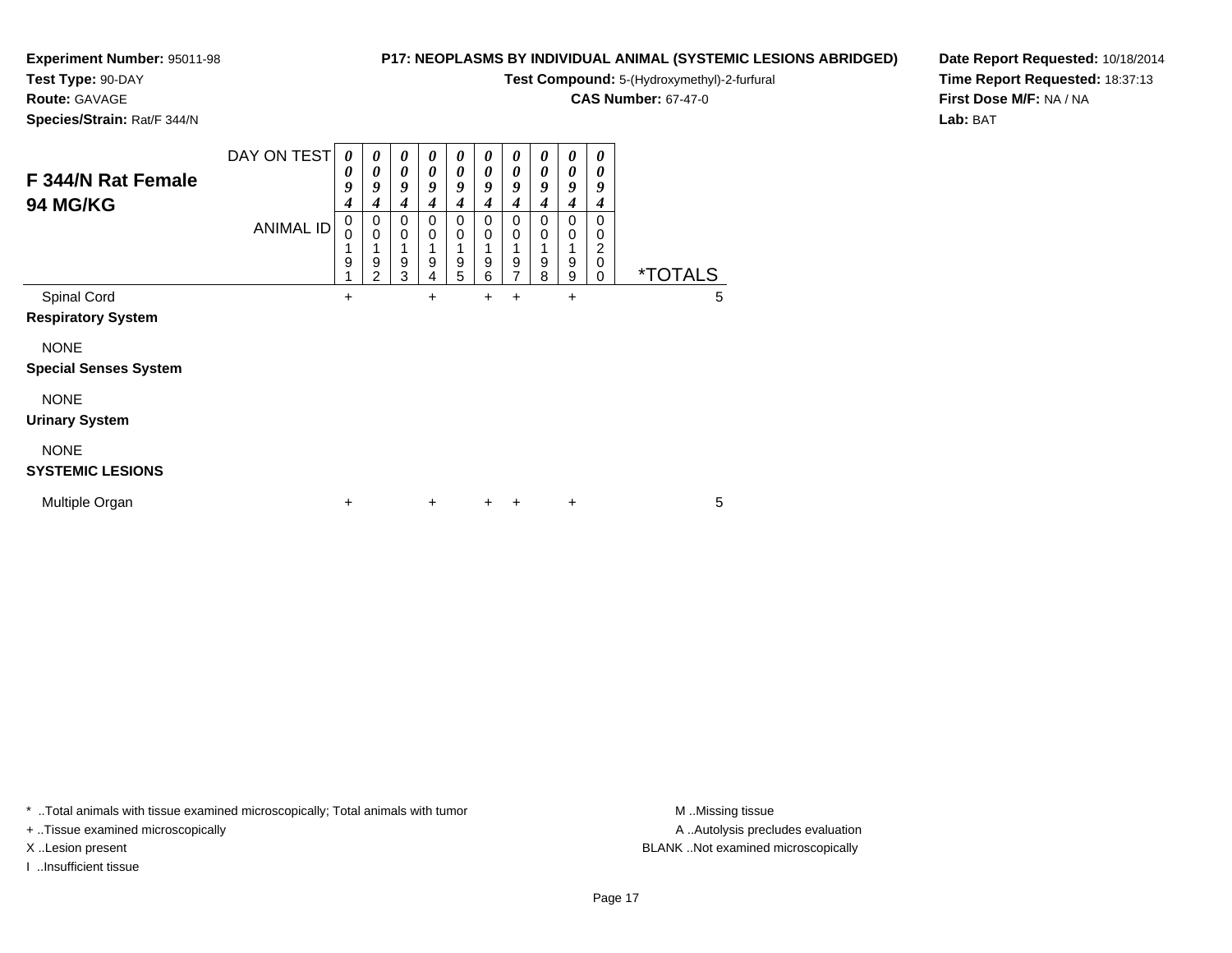**Test Type:** 90-DAY

**Route:** GAVAGE

**Species/Strain:** Rat/F 344/N

## **P17: NEOPLASMS BY INDIVIDUAL ANIMAL (SYSTEMIC LESIONS ABRIDGED)**

**Test Compound:** 5-(Hydroxymethyl)-2-furfural

**CAS Number:** 67-47-0

**Date Report Requested:** 10/18/2014**Time Report Requested:** 18:37:13**First Dose M/F:** NA / NA**Lab:** BAT

|                                                                                | DAY ON TEST      | $\boldsymbol{\theta}$           | $\pmb{\theta}$                  | $\boldsymbol{\theta}$           | $\pmb{\theta}$                | $\boldsymbol{\theta}$           | $\boldsymbol{\theta}$           | $\boldsymbol{\theta}$           | $\pmb{\theta}$                  | $\boldsymbol{\theta}$           | $\boldsymbol{\theta}$           |                       |
|--------------------------------------------------------------------------------|------------------|---------------------------------|---------------------------------|---------------------------------|-------------------------------|---------------------------------|---------------------------------|---------------------------------|---------------------------------|---------------------------------|---------------------------------|-----------------------|
| F 344/N Rat Female                                                             |                  | 0<br>9                          | 0<br>9                          | $\boldsymbol{\theta}$<br>9      | 0<br>9                        | 0<br>9                          | 0<br>9                          | $\pmb{\theta}$<br>9             | 0<br>9                          | 0<br>9                          | $\boldsymbol{\theta}$<br>9      |                       |
| <b>MG/KG</b><br>188                                                            |                  | $\boldsymbol{4}$<br>$\mathbf 0$ | $\boldsymbol{4}$<br>$\mathbf 0$ | $\boldsymbol{4}$<br>$\mathbf 0$ | $\boldsymbol{4}$<br>$\pmb{0}$ | $\boldsymbol{4}$<br>$\mathbf 0$ | $\boldsymbol{4}$<br>$\mathbf 0$ | $\boldsymbol{4}$<br>$\mathbf 0$ | $\boldsymbol{4}$<br>$\mathbf 0$ | $\boldsymbol{4}$<br>$\mathbf 0$ | $\boldsymbol{4}$<br>$\mathbf 0$ |                       |
|                                                                                | <b>ANIMAL ID</b> | 0<br>$\overline{c}$             | $\mathbf 0$<br>$\overline{c}$   | $\mathbf 0$<br>$\overline{c}$   | $\pmb{0}$<br>$\boldsymbol{2}$ | $\mathbf 0$<br>$\overline{c}$   | $\pmb{0}$<br>$\overline{2}$     | $\mathbf 0$<br>$\overline{c}$   | $\pmb{0}$<br>$\overline{c}$     | $\pmb{0}$<br>$\overline{c}$     | $\mathbf 0$<br>$\overline{c}$   |                       |
|                                                                                |                  | $\mathbf 0$<br>1                | $\mathbf 0$<br>$\overline{c}$   | $\pmb{0}$<br>3                  | $\mathsf 0$<br>4              | $\pmb{0}$<br>5                  | $\pmb{0}$<br>6                  | $\pmb{0}$<br>$\overline{7}$     | $\pmb{0}$<br>8                  | $\pmb{0}$<br>$\boldsymbol{9}$   | $\mathbf{1}$<br>$\pmb{0}$       | <i><b>*TOTALS</b></i> |
| <b>Alimentary System</b>                                                       |                  |                                 |                                 |                                 |                               |                                 |                                 |                                 |                                 |                                 |                                 |                       |
| <b>NONE</b><br><b>Cardiovascular System</b>                                    |                  |                                 |                                 |                                 |                               |                                 |                                 |                                 |                                 |                                 |                                 |                       |
| <b>NONE</b>                                                                    |                  |                                 |                                 |                                 |                               |                                 |                                 |                                 |                                 |                                 |                                 |                       |
| <b>Endocrine System</b>                                                        |                  |                                 |                                 |                                 |                               |                                 |                                 |                                 |                                 |                                 |                                 |                       |
| <b>NONE</b>                                                                    |                  |                                 |                                 |                                 |                               |                                 |                                 |                                 |                                 |                                 |                                 |                       |
| <b>General Body System</b>                                                     |                  |                                 |                                 |                                 |                               |                                 |                                 |                                 |                                 |                                 |                                 |                       |
| <b>NONE</b><br><b>Genital System</b>                                           |                  |                                 |                                 |                                 |                               |                                 |                                 |                                 |                                 |                                 |                                 |                       |
| <b>NONE</b>                                                                    |                  |                                 |                                 |                                 |                               |                                 |                                 |                                 |                                 |                                 |                                 |                       |
| <b>Hematopoietic System</b>                                                    |                  |                                 |                                 |                                 |                               |                                 |                                 |                                 |                                 |                                 |                                 |                       |
| <b>NONE</b><br><b>Integumentary System</b>                                     |                  |                                 |                                 |                                 |                               |                                 |                                 |                                 |                                 |                                 |                                 |                       |
| <b>NONE</b>                                                                    |                  |                                 |                                 |                                 |                               |                                 |                                 |                                 |                                 |                                 |                                 |                       |
| <b>Musculoskeletal System</b>                                                  |                  |                                 |                                 |                                 |                               |                                 |                                 |                                 |                                 |                                 |                                 |                       |
| <b>NONE</b>                                                                    |                  |                                 |                                 |                                 |                               |                                 |                                 |                                 |                                 |                                 |                                 |                       |
| <b>Nervous System</b>                                                          |                  |                                 |                                 |                                 |                               |                                 |                                 |                                 |                                 |                                 |                                 |                       |
| <b>Brain</b>                                                                   |                  | $\ddot{}$                       |                                 |                                 |                               | $\ddot{}$                       |                                 |                                 | $\ddot{}$                       | $\ddot{}$                       |                                 | 5                     |
|                                                                                |                  |                                 |                                 |                                 |                               |                                 |                                 |                                 |                                 |                                 |                                 |                       |
| * Total animals with tissue examined microsconically: Total animals with tumor |                  |                                 |                                 |                                 |                               |                                 |                                 |                                 |                                 |                                 |                                 | M Miccina ticcup      |

..Total animals with tissue examined microscopically; Total animals with tumor M ..Missing tissue M

+ ..Tissue examined microscopically

I ..Insufficient tissue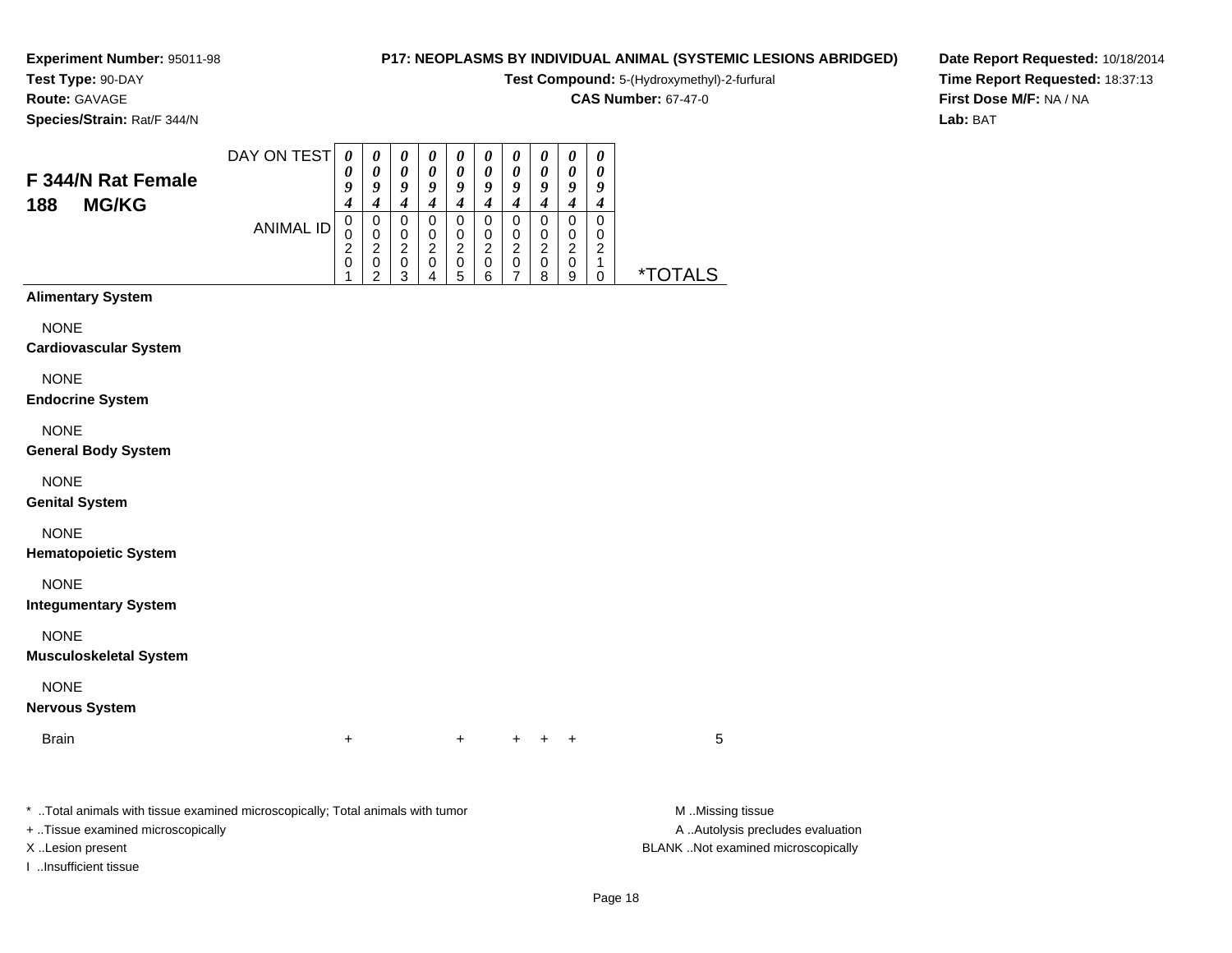## **Test Type:** 90-DAY

**Route:** GAVAGE

**Species/Strain:** Rat/F 344/N

## **P17: NEOPLASMS BY INDIVIDUAL ANIMAL (SYSTEMIC LESIONS ABRIDGED)**

**Test Compound:** 5-(Hydroxymethyl)-2-furfural

**CAS Number:** 67-47-0

**Date Report Requested:** 10/18/2014**Time Report Requested:** 18:37:13**First Dose M/F:** NA / NA**Lab:** BAT

| F 344/N Rat Female<br><b>MG/KG</b><br>188   | DAY ON TEST      | 0<br>0<br>9<br>4              | $\boldsymbol{\theta}$<br>$\boldsymbol{\theta}$<br>9<br>4 | 0<br>0<br>9<br>4                             | 0<br>$\boldsymbol{\theta}$<br>9<br>4 | $\boldsymbol{\theta}$<br>0<br>9<br>4                  | 0<br>$\boldsymbol{\theta}$<br>9<br>4                          | $\boldsymbol{\theta}$<br>$\boldsymbol{\theta}$<br>9<br>4 | 0<br>0<br>9<br>$\boldsymbol{4}$                        | 0<br>0<br>9<br>4                                    | $\boldsymbol{\theta}$<br>$\boldsymbol{\theta}$<br>9<br>4 |  |                       |  |
|---------------------------------------------|------------------|-------------------------------|----------------------------------------------------------|----------------------------------------------|--------------------------------------|-------------------------------------------------------|---------------------------------------------------------------|----------------------------------------------------------|--------------------------------------------------------|-----------------------------------------------------|----------------------------------------------------------|--|-----------------------|--|
|                                             | <b>ANIMAL ID</b> | 0<br>0<br>$\overline{2}$<br>0 | 0<br>0<br>$\overline{c}$<br>$\mathbf 0$<br>2             | 0<br>0<br>$\overline{c}$<br>$\mathbf 0$<br>3 | 0<br>0<br>$\frac{2}{0}$<br>4         | 0<br>0<br>$\overline{\mathbf{c}}$<br>$\mathbf 0$<br>5 | $\mathbf 0$<br>0<br>$\overline{\mathbf{c}}$<br>$\pmb{0}$<br>6 | 0<br>0<br>$\overline{c}$<br>$\mathbf 0$<br>7             | $\mathbf 0$<br>0<br>$\boldsymbol{2}$<br>$\pmb{0}$<br>8 | 0<br>0<br>$\overline{\mathbf{c}}$<br>$\pmb{0}$<br>9 | 0<br>0<br>$\boldsymbol{2}$<br>1<br>0                     |  | <i><b>*TOTALS</b></i> |  |
| Spinal Cord<br><b>Respiratory System</b>    |                  | $\ddot{}$                     |                                                          |                                              |                                      | +                                                     |                                                               | $\ddot{}$                                                | $+$                                                    | +                                                   |                                                          |  | 5                     |  |
| <b>NONE</b><br><b>Special Senses System</b> |                  |                               |                                                          |                                              |                                      |                                                       |                                                               |                                                          |                                                        |                                                     |                                                          |  |                       |  |
| <b>NONE</b><br><b>Urinary System</b>        |                  |                               |                                                          |                                              |                                      |                                                       |                                                               |                                                          |                                                        |                                                     |                                                          |  |                       |  |
| <b>NONE</b><br><b>SYSTEMIC LESIONS</b>      |                  |                               |                                                          |                                              |                                      |                                                       |                                                               |                                                          |                                                        |                                                     |                                                          |  |                       |  |
| Multiple Organ                              |                  | ÷                             |                                                          |                                              |                                      | $\ddot{}$                                             |                                                               | ٠                                                        | ÷                                                      | ÷                                                   |                                                          |  | 5                     |  |

\* ..Total animals with tissue examined microscopically; Total animals with tumor **M** . Missing tissue M ..Missing tissue

+ ..Tissue examined microscopically

I ..Insufficient tissue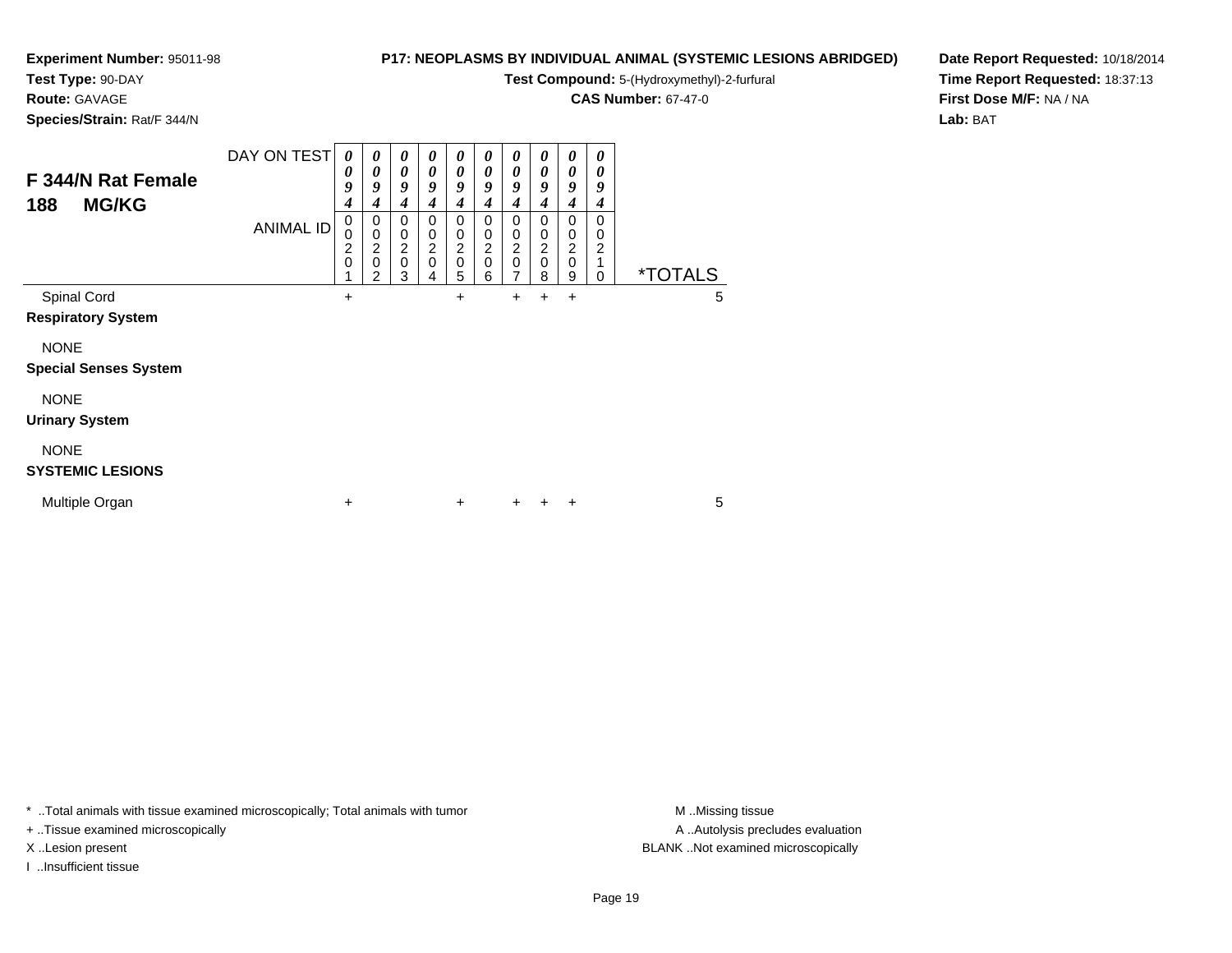#### **Test Type:** 90-DAY**Route:** GAVAGE

**Species/Strain:** Rat/F 344/N

## **P17: NEOPLASMS BY INDIVIDUAL ANIMAL (SYSTEMIC LESIONS ABRIDGED)**

**Test Compound:** 5-(Hydroxymethyl)-2-furfural

**CAS Number:** 67-47-0

**Date Report Requested:** 10/18/2014**Time Report Requested:** 18:37:14**First Dose M/F:** NA / NA**Lab:** BAT

| F 344/N Rat Female<br><b>MG/KG</b><br>375 | DAY ON TEST | 0<br>U<br>o | $\boldsymbol{\theta}$<br>0<br>9 | $\boldsymbol{\theta}$<br>$\boldsymbol{\theta}$<br>Q | $\boldsymbol{\theta}$<br>$\boldsymbol{\theta}$<br>o | $\boldsymbol{\theta}$<br>$\boldsymbol{\theta}$<br>о | $\boldsymbol{\theta}$<br>$\boldsymbol{\theta}$<br>9 | $\boldsymbol{\theta}$<br>$\boldsymbol{\theta}$<br>о | $\boldsymbol{\theta}$<br>$\boldsymbol{\theta}$<br>o | $\boldsymbol{\theta}$<br>$\boldsymbol{\theta}$<br>о | $\boldsymbol{\theta}$<br>$\boldsymbol{\theta}$<br>9<br>4 |                    |
|-------------------------------------------|-------------|-------------|---------------------------------|-----------------------------------------------------|-----------------------------------------------------|-----------------------------------------------------|-----------------------------------------------------|-----------------------------------------------------|-----------------------------------------------------|-----------------------------------------------------|----------------------------------------------------------|--------------------|
|                                           | ANIMAL ID   | U<br>◠      | 0<br>າ<br>◠                     | 0<br>າ<br>◠                                         | U<br>າ                                              | U<br>າ<br>5                                         | າ<br>6                                              | າ                                                   | າ<br>8                                              | 0<br>ົ<br>9                                         | 0<br>ົ<br>◠                                              | <b>OTALS</b><br>∗¬ |

## **Alimentary System**

NONE

#### **Cardiovascular System**

NONE

#### **Endocrine System**

NONE

#### **General Body System**

NONE

#### **Genital System**

NONE

#### **Hematopoietic System**

NONE

#### **Integumentary System**

NONE

#### **Musculoskeletal System**

NONE

### **Nervous System**

Brain

n  $+$ <sup>+</sup> <sup>+</sup> <sup>+</sup> <sup>+</sup> <sup>5</sup>

\* ..Total animals with tissue examined microscopically; Total animals with tumor **M** ..Missing tissue M ..Missing tissue

+ ..Tissue examined microscopically

I ..Insufficient tissue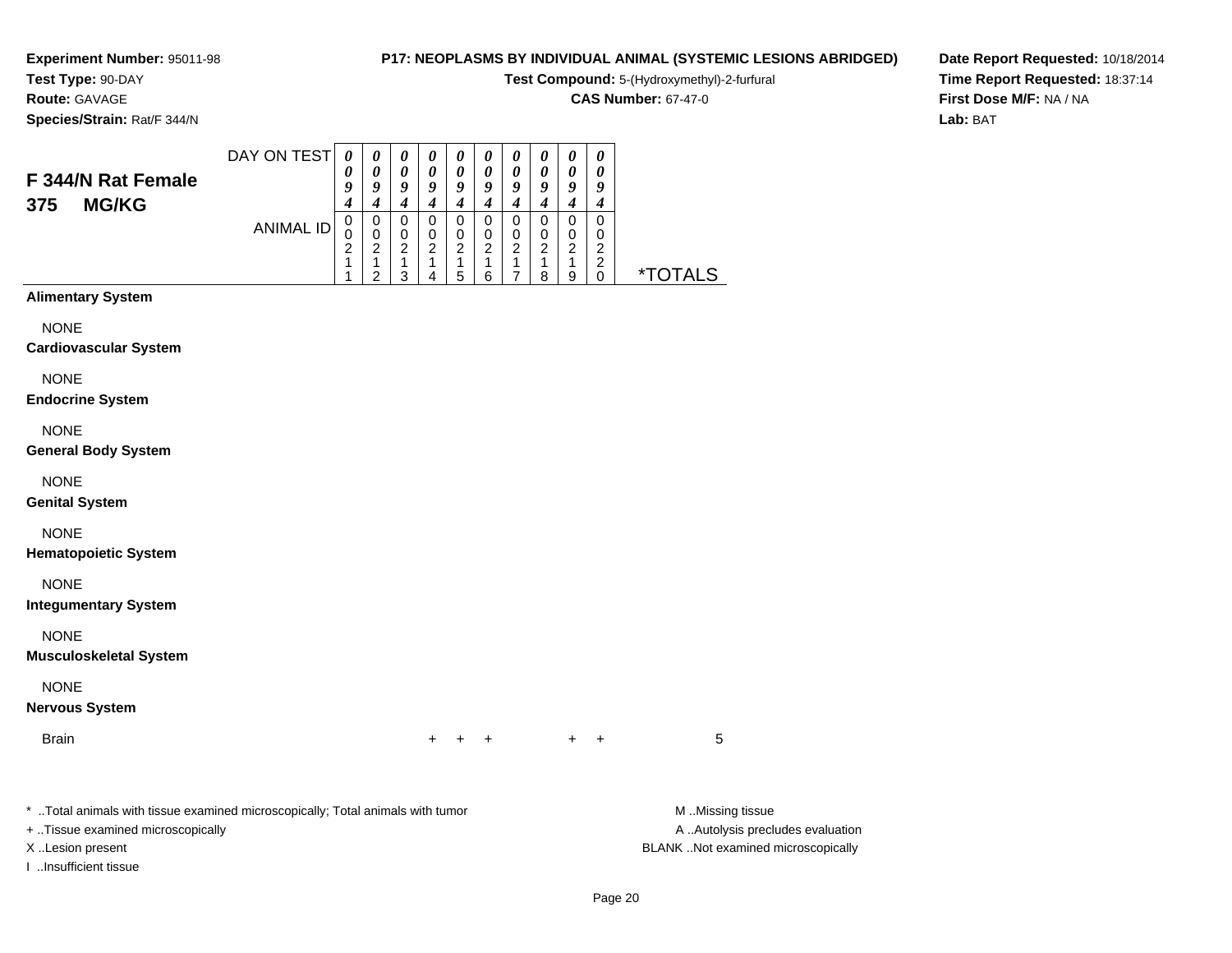## **Test Type:** 90-DAY

**Route:** GAVAGE

**Species/Strain:** Rat/F 344/N

## **P17: NEOPLASMS BY INDIVIDUAL ANIMAL (SYSTEMIC LESIONS ABRIDGED)**

**Test Compound:** 5-(Hydroxymethyl)-2-furfural

**CAS Number:** 67-47-0

**Date Report Requested:** 10/18/2014**Time Report Requested:** 18:37:14**First Dose M/F:** NA / NA**Lab:** BAT

| F 344/N Rat Female<br><b>MG/KG</b><br>375   | DAY ON TEST      | 0<br>0<br>9<br>4         | 0<br>0<br>9<br>4                                    | 0<br>0<br>9<br>4              | 0<br>0<br>9<br>4                                                     | 0<br>0<br>9<br>4                | 0<br>0<br>9<br>4             | 0<br>0<br>9<br>4                  | 0<br>0<br>9<br>4                               | 0<br>0<br>9<br>4                       | 0<br>0<br>9<br>4                          |                       |   |
|---------------------------------------------|------------------|--------------------------|-----------------------------------------------------|-------------------------------|----------------------------------------------------------------------|---------------------------------|------------------------------|-----------------------------------|------------------------------------------------|----------------------------------------|-------------------------------------------|-----------------------|---|
|                                             | <b>ANIMAL ID</b> | 0<br>0<br>$\overline{c}$ | 0<br>$\pmb{0}$<br>$\overline{\mathbf{c}}$<br>1<br>2 | 0<br>0<br>$\overline{c}$<br>3 | $\mathbf 0$<br>$\boldsymbol{0}$<br>$\overline{\mathbf{c}}$<br>1<br>4 | 0<br>0<br>$\boldsymbol{2}$<br>5 | 0<br>0<br>$\frac{2}{1}$<br>6 | 0<br>0<br>$\overline{\mathbf{c}}$ | 0<br>$\pmb{0}$<br>$\overline{\mathbf{c}}$<br>8 | 0<br>0<br>$\overline{\mathbf{c}}$<br>9 | 0<br>0<br>2<br>$\overline{c}$<br>$\Omega$ | <i><b>*TOTALS</b></i> |   |
| Spinal Cord<br><b>Respiratory System</b>    |                  |                          |                                                     |                               | $\pm$                                                                | +                               | $\ddot{}$                    |                                   |                                                | $\ddot{}$                              | $\ddot{}$                                 |                       | 5 |
| <b>NONE</b><br><b>Special Senses System</b> |                  |                          |                                                     |                               |                                                                      |                                 |                              |                                   |                                                |                                        |                                           |                       |   |
| <b>NONE</b><br><b>Urinary System</b>        |                  |                          |                                                     |                               |                                                                      |                                 |                              |                                   |                                                |                                        |                                           |                       |   |
| <b>NONE</b><br><b>SYSTEMIC LESIONS</b>      |                  |                          |                                                     |                               |                                                                      |                                 |                              |                                   |                                                |                                        |                                           |                       |   |
| Multiple Organ                              |                  |                          |                                                     |                               | +                                                                    |                                 | +                            |                                   |                                                | ٠                                      | $\ddot{}$                                 |                       | 5 |

\* ..Total animals with tissue examined microscopically; Total animals with tumor **M** . Missing tissue M ..Missing tissue

+ ..Tissue examined microscopically

I ..Insufficient tissue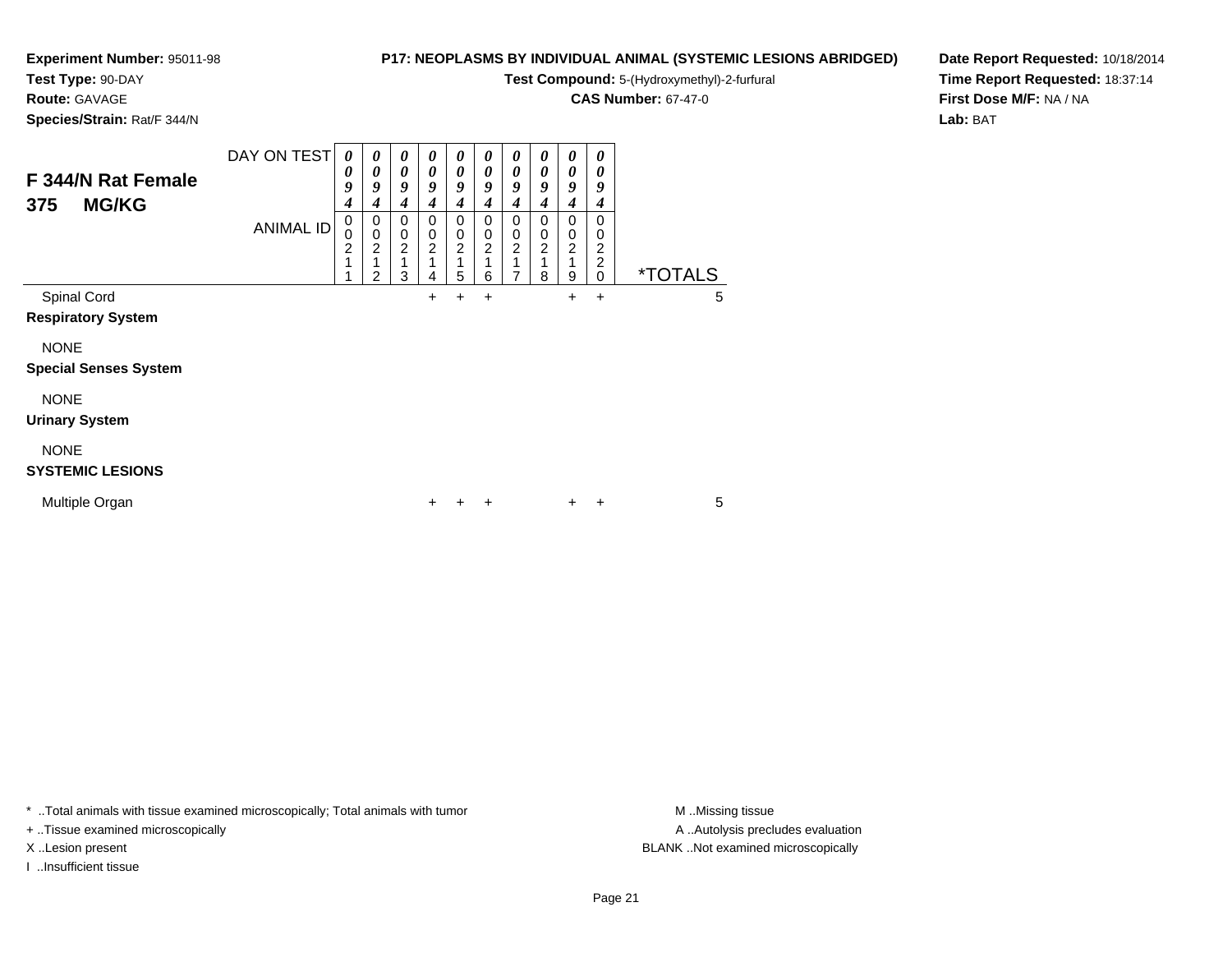**Test Type:** 90-DAY

**Route:** GAVAGE

**Species/Strain:** Rat/F 344/N

## **P17: NEOPLASMS BY INDIVIDUAL ANIMAL (SYSTEMIC LESIONS ABRIDGED)**

**Test Compound:** 5-(Hydroxymethyl)-2-furfural

**CAS Number:** 67-47-0

**Date Report Requested:** 10/18/2014**Time Report Requested:** 18:37:14**First Dose M/F:** NA / NA**Lab:** BAT

| F 344/N Rat Female<br><b>MG/KG</b><br>750 | DAY ON TEST | 0<br>υ<br>4 | $\boldsymbol{\theta}$<br>u<br>4 | $\boldsymbol{\theta}$<br>$\boldsymbol{\theta}$<br>о<br>4 | $\boldsymbol{\theta}$<br>0<br>u<br>4 | $\boldsymbol{\theta}$<br>$\boldsymbol{\theta}$<br>u<br>4 | $\boldsymbol{\theta}$<br>0<br>u<br>4 | $\boldsymbol{\theta}$<br>$\boldsymbol{\theta}$<br>u<br>4 | $\boldsymbol{\theta}$<br>0<br>u<br>4 | $\boldsymbol{\theta}$<br>$\boldsymbol{\theta}$<br>о<br>4 | $\boldsymbol{\theta}$<br>$\boldsymbol{\theta}$<br>9<br>4 |   |
|-------------------------------------------|-------------|-------------|---------------------------------|----------------------------------------------------------|--------------------------------------|----------------------------------------------------------|--------------------------------------|----------------------------------------------------------|--------------------------------------|----------------------------------------------------------|----------------------------------------------------------|---|
|                                           | ANIMAL ID   | O<br>◠<br>ົ | 0<br>0<br>⌒<br>ົ<br>◠           | O<br>⌒<br>◠<br>◠                                         | ⌒<br>ົ<br>$\sqrt{ }$                 | ⌒<br>◠<br>b                                              | ົ<br>າ<br>6                          | ⌒<br>◠                                                   | ⌒<br>ົ<br>8                          | ⌒<br>ົ<br>a                                              | 0<br>0<br>⌒<br>າ<br>ບ                                    | * |

## **Alimentary System**

NONE

**Cardiovascular System**

NONE

**Endocrine System**

NONE

**General Body System**

NONE

**Genital System**

NONE

**Hematopoietic System**

NONE

**Integumentary System**

NONE

**Musculoskeletal System**

NONE

**Nervous System**

Brain

n  $+$ <sup>+</sup> <sup>+</sup> <sup>+</sup> <sup>+</sup> <sup>5</sup>

\* ..Total animals with tissue examined microscopically; Total animals with tumor **M** ..Missing tissue M ..Missing tissue

+ ..Tissue examined microscopically

I ..Insufficient tissue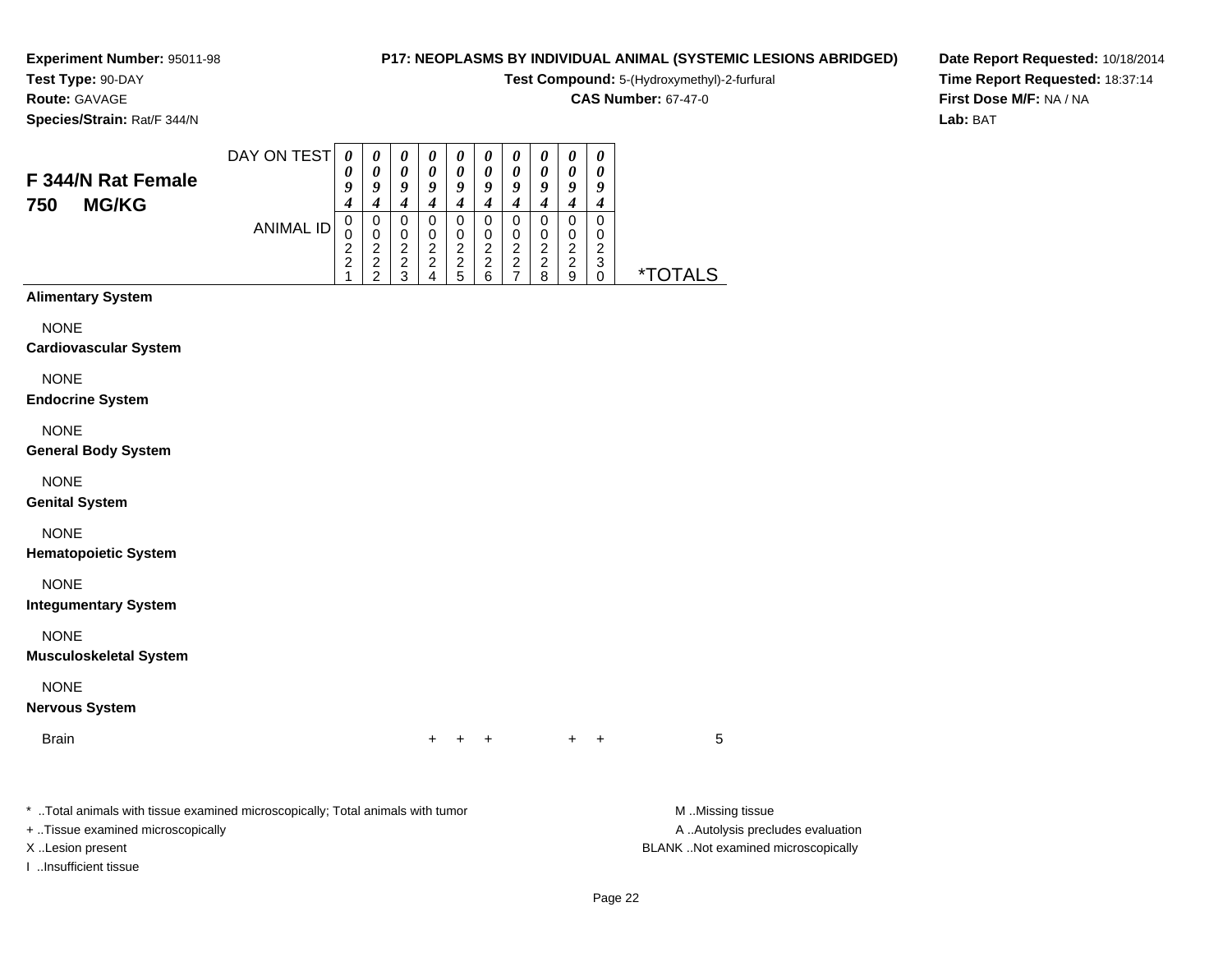## **Test Type:** 90-DAY

**Route:** GAVAGE

**Species/Strain:** Rat/F 344/N

## **P17: NEOPLASMS BY INDIVIDUAL ANIMAL (SYSTEMIC LESIONS ABRIDGED)**

**Test Compound:** 5-(Hydroxymethyl)-2-furfural

**CAS Number:** 67-47-0

**Date Report Requested:** 10/18/2014**Time Report Requested:** 18:37:14**First Dose M/F:** NA / NA**Lab:** BAT

| F 344/N Rat Female<br><b>MG/KG</b><br>750   | DAY ON TEST<br><b>ANIMAL ID</b> | $\boldsymbol{\theta}$<br>0<br>9<br>4<br>0<br>0<br>2<br>2 | $\boldsymbol{\theta}$<br>$\boldsymbol{\theta}$<br>9<br>$\boldsymbol{4}$<br>$\pmb{0}$<br>$\pmb{0}$<br>$\frac{2}{2}$<br>$\overline{2}$ | 0<br>0<br>9<br>4<br>0<br>0<br>$\frac{2}{2}$<br>3 | 0<br>0<br>9<br>4<br>$\Omega$<br>0<br>$\frac{2}{2}$<br>4 | 0<br>0<br>9<br>4<br>0<br>0<br>$\frac{2}{2}$<br>5 | 0<br>0<br>9<br>4<br>0<br>0<br>$\frac{2}{2}$<br>6 | 0<br>0<br>9<br>4<br>0<br>0<br>$\frac{2}{2}$<br>$\overline{7}$ | 0<br>0<br>9<br>4<br>0<br>0<br>$\frac{2}{2}$<br>8 | 0<br>0<br>9<br>4<br>$\Omega$<br>0<br>$\frac{2}{2}$<br>9 | 0<br>0<br>9<br>4<br>$\Omega$<br>0<br>$\overline{c}$<br>3<br>0 | <i><b>*TOTALS</b></i> |  |
|---------------------------------------------|---------------------------------|----------------------------------------------------------|--------------------------------------------------------------------------------------------------------------------------------------|--------------------------------------------------|---------------------------------------------------------|--------------------------------------------------|--------------------------------------------------|---------------------------------------------------------------|--------------------------------------------------|---------------------------------------------------------|---------------------------------------------------------------|-----------------------|--|
| Spinal Cord<br><b>Respiratory System</b>    |                                 |                                                          |                                                                                                                                      |                                                  | $\ddot{}$                                               | +                                                | $\ddot{}$                                        |                                                               |                                                  | $+$                                                     | $\ddot{}$                                                     | 5                     |  |
| <b>NONE</b><br><b>Special Senses System</b> |                                 |                                                          |                                                                                                                                      |                                                  |                                                         |                                                  |                                                  |                                                               |                                                  |                                                         |                                                               |                       |  |
| <b>NONE</b><br><b>Urinary System</b>        |                                 |                                                          |                                                                                                                                      |                                                  |                                                         |                                                  |                                                  |                                                               |                                                  |                                                         |                                                               |                       |  |
| <b>NONE</b><br><b>SYSTEMIC LESIONS</b>      |                                 |                                                          |                                                                                                                                      |                                                  |                                                         |                                                  |                                                  |                                                               |                                                  |                                                         |                                                               |                       |  |
| Multiple Organ                              |                                 |                                                          |                                                                                                                                      |                                                  | +                                                       |                                                  | ÷                                                |                                                               |                                                  | $\ddot{}$                                               | ÷                                                             | 5                     |  |

\* ..Total animals with tissue examined microscopically; Total animals with tumor **M** . Missing tissue M ..Missing tissue

+ ..Tissue examined microscopically

I ..Insufficient tissue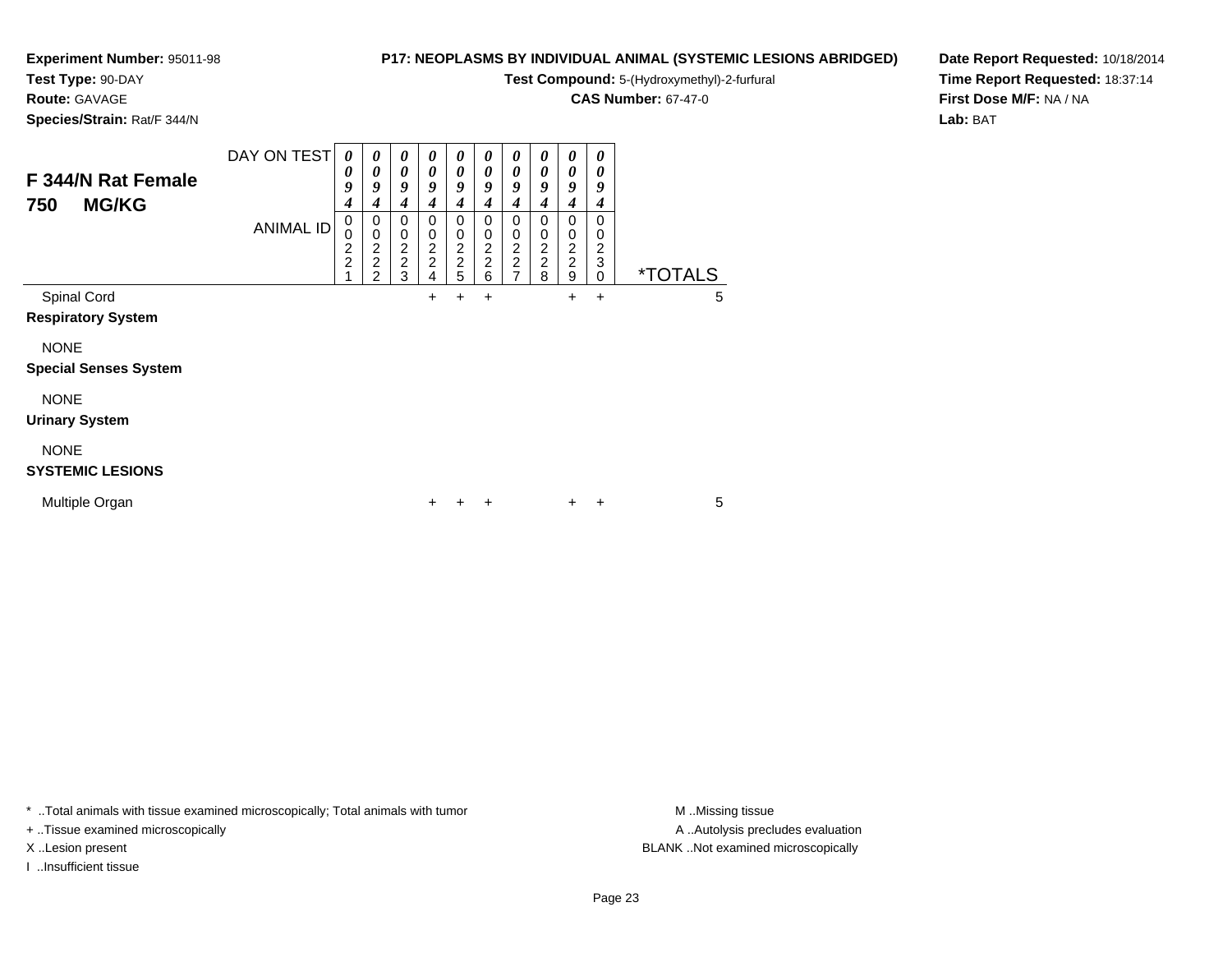#### **Test Type:** 90-DAY**Route:** GAVAGE

**Species/Strain:** Rat/F 344/N

## **P17: NEOPLASMS BY INDIVIDUAL ANIMAL (SYSTEMIC LESIONS ABRIDGED)**

**Test Compound:** 5-(Hydroxymethyl)-2-furfural

**CAS Number:** 67-47-0

**Date Report Requested:** 10/18/2014**Time Report Requested:** 18:37:14**First Dose M/F:** NA / NA**Lab:** BAT

| F 344/N Rat Female<br><b>MG/KG</b><br>1500 | DAY ON TEST<br><b>ANIMAL ID</b> | 0<br>0<br>3<br>0<br>ົ<br>3 | 0<br>0<br>0<br>4<br>0<br>2<br>3 | $\boldsymbol{\theta}$<br>0<br>9<br>0<br>ົ<br>3 | $\boldsymbol{\theta}$<br>0<br>9<br>4<br>0<br>ົ<br>3 | $\boldsymbol{\theta}$<br>0<br>9<br>ົ<br>3 | U<br>0<br>9<br>ົ<br>∠<br>3 | U<br>0<br>9<br>ົ<br>3 | U<br>0<br>o<br>2<br>3 | U<br>0<br>9<br>ົ<br>3 | 0<br>0<br>9<br>2<br>4 |                       |
|--------------------------------------------|---------------------------------|----------------------------|---------------------------------|------------------------------------------------|-----------------------------------------------------|-------------------------------------------|----------------------------|-----------------------|-----------------------|-----------------------|-----------------------|-----------------------|
|                                            |                                 | 9                          |                                 |                                                |                                                     | っ                                         |                            | 5                     | 6                     | я                     |                       | <i><b>*TOTALS</b></i> |
| <b>Alimentary System</b>                   |                                 |                            |                                 |                                                |                                                     |                                           |                            |                       |                       |                       |                       |                       |

## **Alimentary S**

NONE

#### **Cardiovascular System**

NONE

#### **Endocrine System**

NONE

#### **General Body System**

NONE

#### **Genital System**

NONE

#### **Hematopoietic System**

NONE

#### **Integumentary System**

NONE

#### **Musculoskeletal System**

NONE

### **Nervous System**

Brainn  $+$ 

<sup>+</sup> <sup>+</sup> <sup>+</sup> <sup>+</sup> <sup>5</sup>

\* ..Total animals with tissue examined microscopically; Total animals with tumor **M** ..Missing tissue M ..Missing tissue

+ ..Tissue examined microscopically

I ..Insufficient tissue